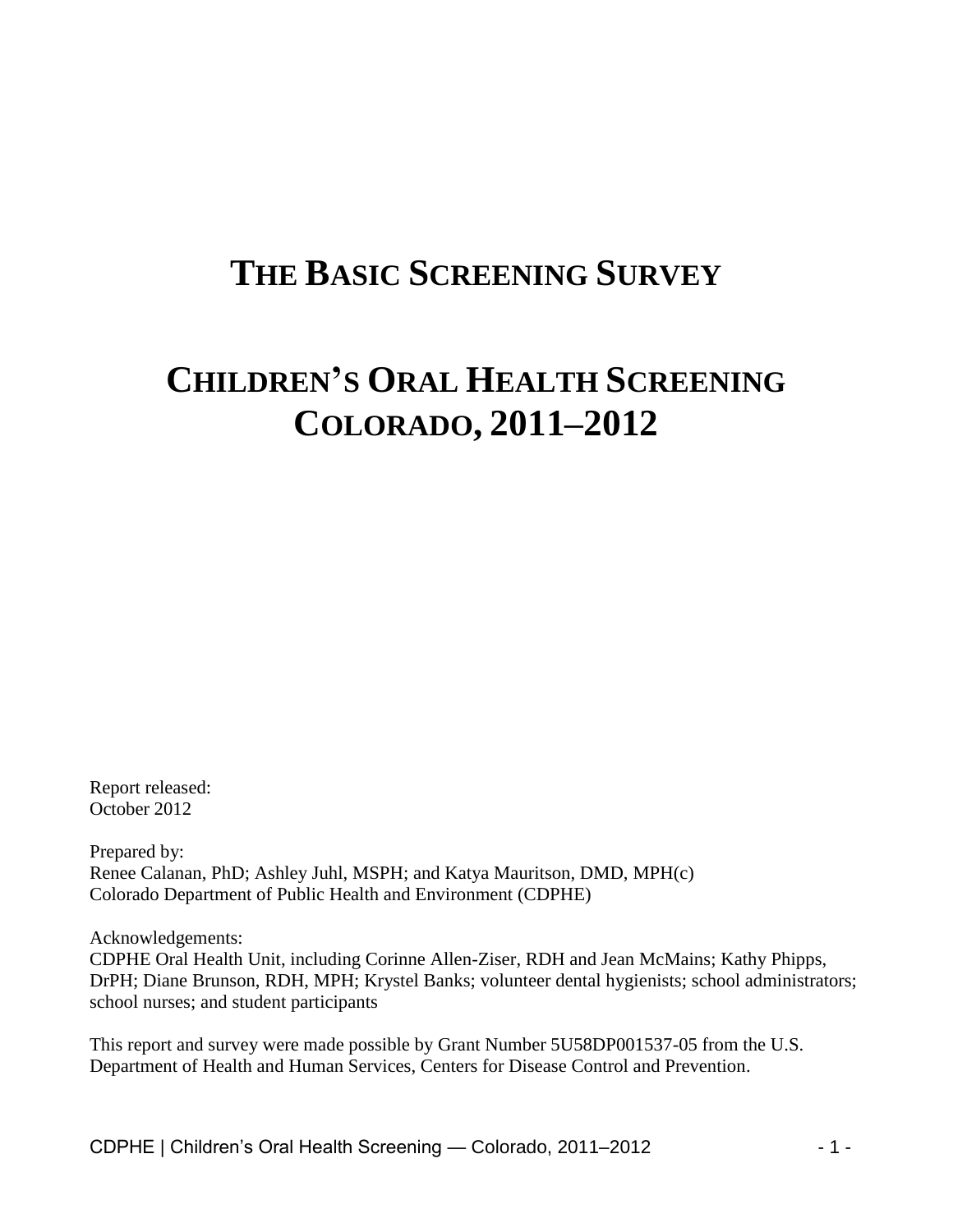#### **A LETTER FROM THE COLORADO ORAL HEALTH DIRECTOR**

A healthy mouth is essential to overall health. But for too many Coloradans, a healthy smile is a goal they might never reach. Cavities are still the most common chronic disease of childhood, and preventable oral disease costs Colorado more than an estimated \$1 billion per year. Public health must redouble its efforts to combat poor dental health and eliminate oral health inequities to improve Coloradans' overall health.

Cavities disproportionately affect our poorest children and their families, often requiring urgent treatment, higher dental bills and valuable time away from work and school. About one of every five children (19 percent) in kindergarten in our poorest schools has untreated cavities – more than double the proportion as among students in high-income schools (7 percent). By third grade, about three out of four (73 percent) children in our poorest schools have had a cavity – much more than their peers in high-income schools (41 percent). Too many children miss school or suffer in classrooms because of toothaches, unable to concentrate on academics.

Children in our poorest schools are also more likely to be obese. Disparities can lead to poor health and life outcomes for vulnerable populations and create economic burdens on individuals and taxpayers. Chronic oral disease impacts a person's ability to eat, drink and smile. Untreated cavities can lead to additional health risks throughout life and higher medical costs for the families least able to afford them. The Centers for Disease Control and Prevention estimates that as a nation, we spent \$108 billion in 2010 on mostly preventable dental care.

Because of these risks and the disproportionate burden on Coloradans with low incomes, Governor John Hickenlooper named oral health one of the top three of Colorado's ten Winnable Battles – key public health and environmental issues where progress can be made in the next five years. We have evidence-based preventive interventions to reduce oral health disparities that need to be fully implemented across Colorado. The Oral Health Winnable Battle focuses on giving equal access to water fluoridation, providing school sealant programs, and having dental homes by age one year.

Robust oral health screening and sealant programs are serving more high-risk schools. More Coloradans are using Medicaid and Child Health Plan Plus (CHP+) dental benefits. Almost 73 percent of Coloradans on community water supplies have access to fluoridated water and, therefore, have 20– 40 percent fewer cavities. These and other oral health interventions seem to be making substantial progress. This report shows that, in Colorado, approximately 48 percent fewer children in kindergarten and 46 percent fewer children in third grade have untreated decay and nearly 29 percent more children in third grade have dental sealants since 2003–2004.

Further progress must be made. Colorado has built a network of dedicated and innovative partners across the state who stand ready to improve oral health and eliminate oral health inequities. Collaborative efforts to establish culturally competent dental homes for high-risk children and provide preventive oral health resources to families and health care providers are clearly working. We can and shall move forward, giving every Colorado child an equal chance to succeed in school and in life.

Katya Mauritson, DMD, MPH(c) Oral Health Director Colorado Department of Public Health and Environment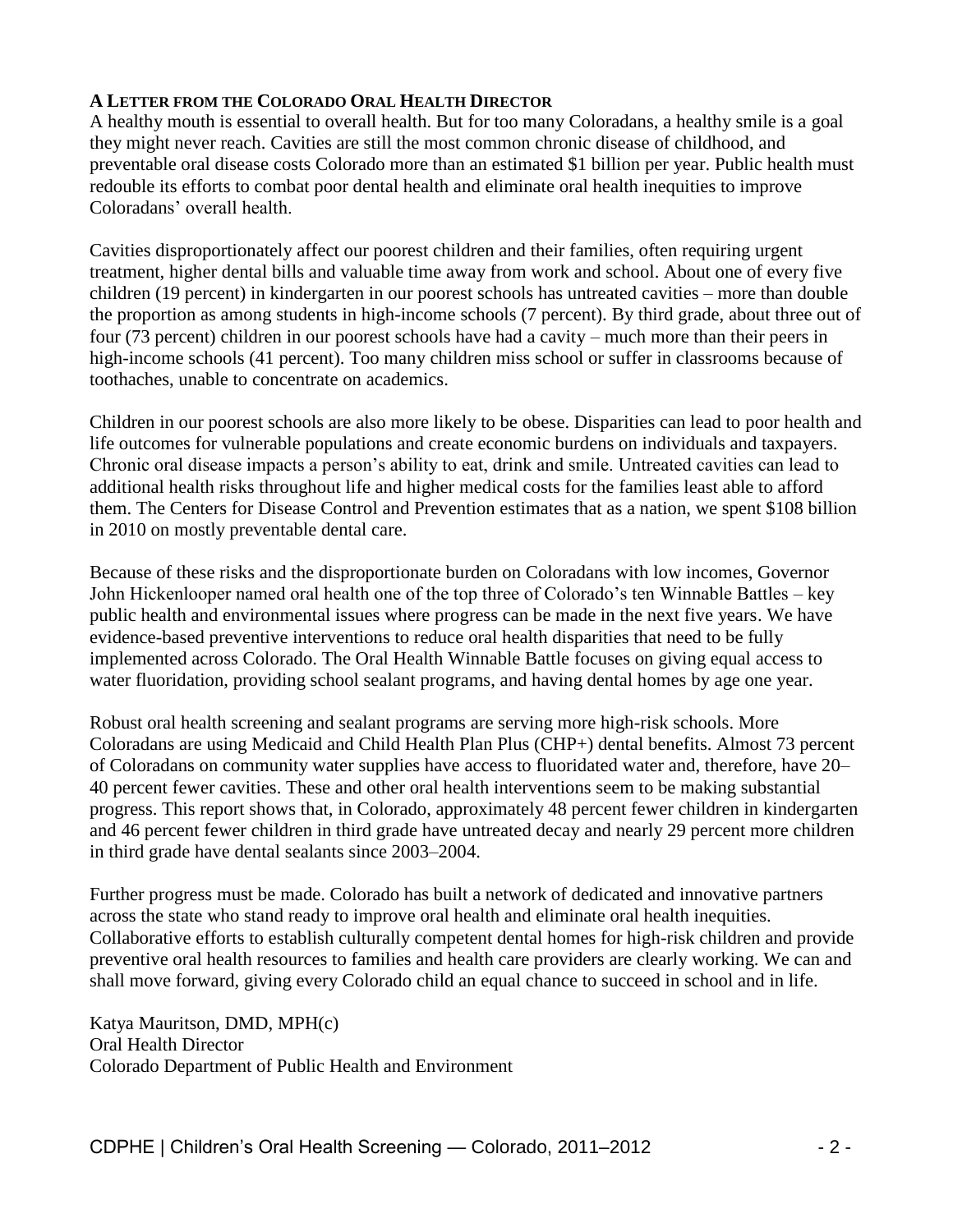#### **EXECUTIVE SUMMARY**

The Colorado Department of Public Health and Environment conducted a statewide oral health screening of kindergarten and third grade children enrolled in Colorado's public elementary schools in 2011–2012. A total of 60 public schools were selected for the sample, and 58 schools agreed to participate. Within the participating schools, the response rate was 78.4% for children in kindergarten and 75.4% for children in third grade. Volunteer dental hygienists screened 3,139 children in kindergarten and 2,908 children in third grade, and results were statistically weighted to be representative of the general population of children in kindergarten or third grade in Colorado.

### *Key Findings for 2011–2012*

Figure ES1. Prevalence of caries experience, untreated decay, and obesity among children in kindergarten overall and by percent of students in the school who were eligible for free or reduced price meal program (FRL) — Colorado Children's Oral Health Screening, 2011–2012



Figure ES2. Prevalence of caries experience, untreated decay, dental sealants, and obesity among children in third grade overall and by percent of students in the school who were eligible for free or reduced price meal program (FRL) — Colorado Children's Oral Health Screening, 2011–2012



CDPHE | Children's Oral Health Screening — Colorado, 2011–2012 - 3 -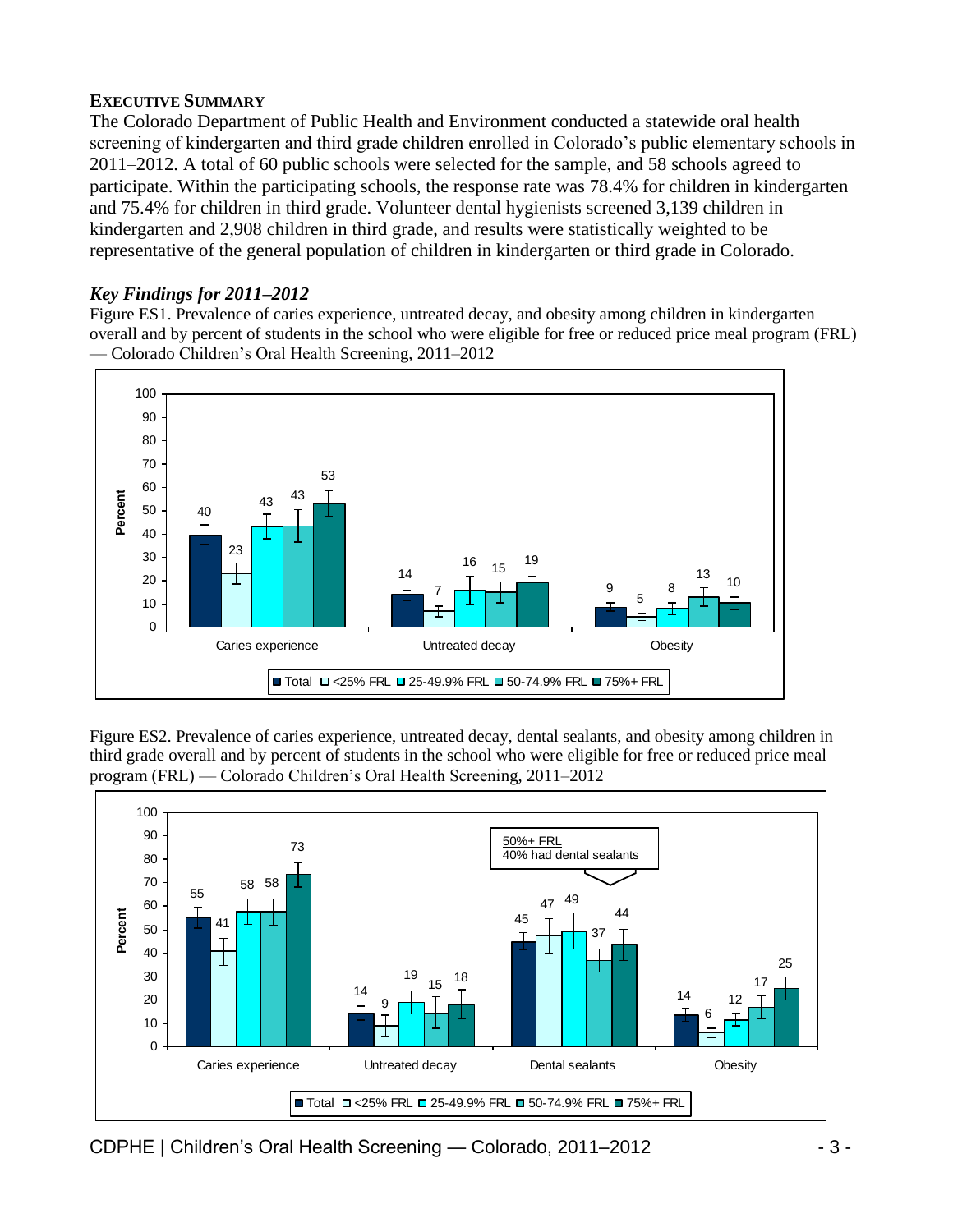- $\Rightarrow$  Dental decay is a significant public health problem for Colorado's children.
	- 40% of children in kindergarten and 55% of children in third grade had untreated dental decay and/or fillings (caries experience).
	- 14% of children in kindergarten and 14% of children in third grade had untreated dental decay (untreated caries).
- $\Rightarrow$  Dental sealants<sup>1</sup> are a proven method for preventing decay, but most of Colorado's children still had not used this preventive service.
	- 55% of children in third grade did not have dental sealants on their permanent molars.
- $\Rightarrow$  Too many children in Colorado are overweight or obese.
	- 9% of children in kindergarten and 14% of children in third grade were obese, and 21% of children in kindergarten and 27% of children in third grade were either overweight or obese.
- **HEALTH DISPARITIES**

l

- $\Rightarrow$  Children from schools with a higher proportion of students eligible for free or reduced price meal program had a high prevalence of caries experience.
	- Children in schools with ≥75% of students eligible for free or reduced price meal program had a significantly higher prevalence of caries experience compared with children from schools with <25% of students eligible for free or reduced price meals (53 % vs. 23%, respectively, for children in kindergarten and 73% vs. 41%, respectively, for children in third grade)
	- Among children in kindergarten, children in schools with ≥75% of students eligible for free or reduced price meals had a significantly higher prevalence of untreated caries compared with children from schools with <25% of students eligible for free or reduced price meals (19% vs. 7%, respectively).
- $\Rightarrow$  Hispanic children had higher prevalence of caries experience than White children.
	- Hispanic children had a significantly higher prevalence of caries experience compared with White children (55% vs. 32%, respectively, for children in kindergarten and 70% vs. 48%, respectively, for children in third grade).
	- Among children in kindergarten, Hispanic children had a significantly higher prevalence of untreated caries compared with White children (19% vs. 11%, respectively).
- $\Rightarrow$  Obesity prevalence varied by school eligibility for free or reduced price meal program and children's race/ethnicity, with Hispanic children having the highest prevalence.
	- Among children in kindergarten, children in schools with  $\geq$ 75% of students eligible for free or reduced price meals had a significantly higher prevalence of obesity compared with children from schools with <25% of students eligible for free or reduced price meals (10% vs. 5%, respectively).
	- Among children in third grade, children in schools with ≥75% of students eligible for free or reduced price meals had a significantly higher prevalence of obesity compared with children from schools with <25% of students eligible for free or reduced price meals (25% vs. 6%, respectively).

CDPHE | Children's Oral Health Screening — Colorado, 2011–2012 - 4 -

 $1$  Dental sealants provide an effective way to prevent decay on the chewing surfaces of molars (back teeth), which are most vulnerable to caries. A clear resin is used to cover the "pits and fissures" on the top of the teeth so that caries-causing bacteria cannot reach areas that are difficult to clean and for fluoride to penetrate.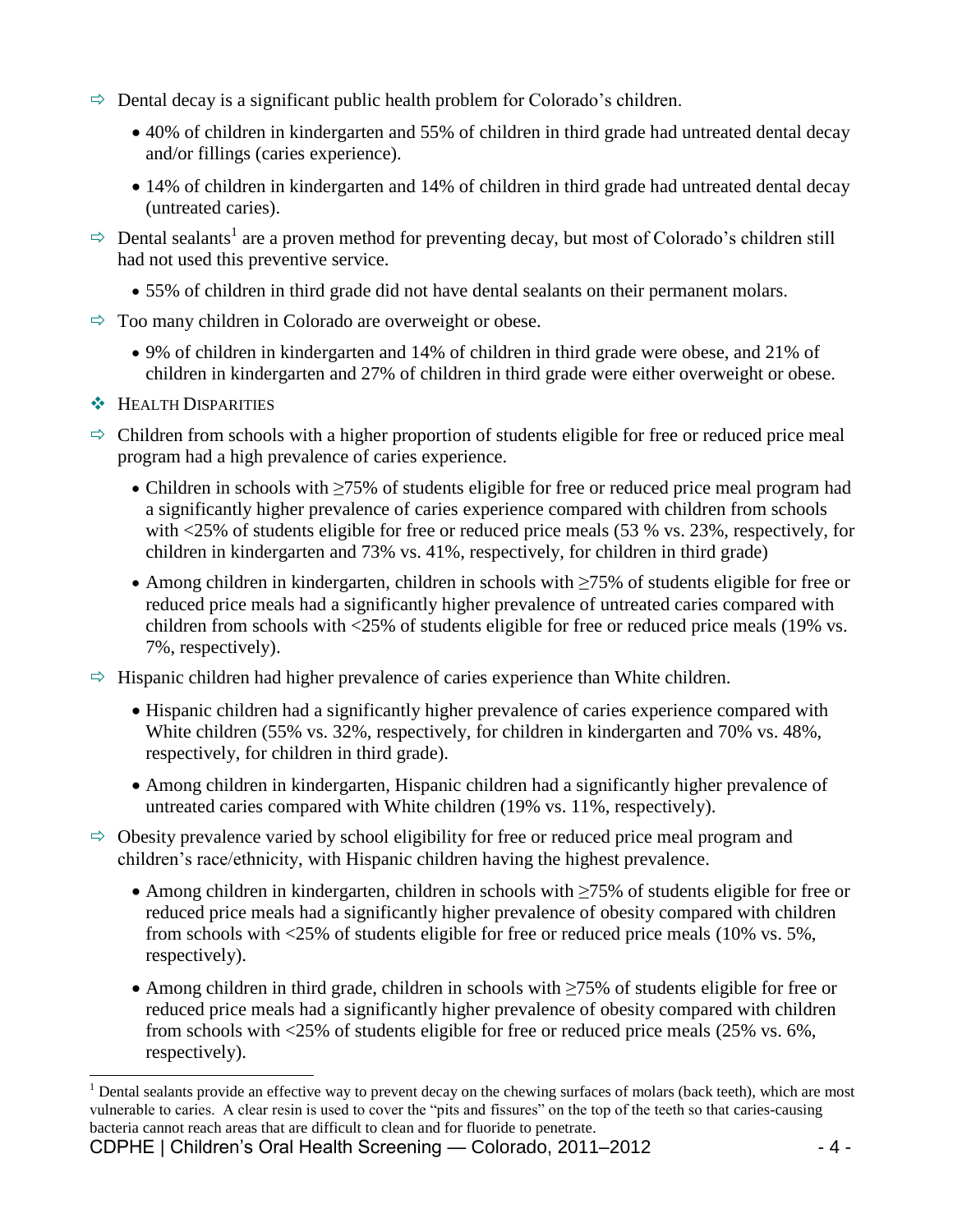- Among children in kindergarten, Hispanic children had a significantly higher prevalence of obesity compared with White children (12% vs. 7%, respectively).
- Among children in third grade, Hispanic children had a significantly higher prevalence of obesity compared with White or Black children (24% vs. 9% and 10%, respectively).
- **TRENDS IN ORAL DISEASE BURDEN & PREVENTIVE DENTAL SEALANTS**
- $\Rightarrow$  Since the previous screenings in the 2003–2004 and 2006–2007 school years:
	- The prevalence of caries experience remained stable, but the prevalence of untreated decay decreased significantly among both children in kindergarten and children in third grade. During the same period, the prevalence of dental sealants increased significantly among children in third grade.
	- The prevalence of caries experience decreased significantly among children in kindergarten at schools with  $\langle 25\% \rangle$  and  $\geq 75\%$  of children eligible for the free or reduced price meals program.
	- The prevalence of untreated decay decreased significantly among children at schools with <25% and ≥75% of children eligible for the free or reduced price meals program, White children, and Hispanic children (kindergarten and third grade).
	- The prevalence of dental sealants increased significantly among children in third grade at schools with ≥50% of children eligible for the free or reduced price meals program and Hispanic children.

Figure ES3. Results of dental screening among children in kindergarten and third grade — Colorado Children's Oral Health Screening, 2003–2004, 2006–2007, and 2011–2012



 Improvements in the oral health of Colorado's children still must be made in order to meet the Healthy People 2020 objectives for caries experience. Improvements must also be made to work toward the Healthy People 2020 overarching goal to achieve health equity, eliminate disparities, and improve the health of all groups, as significant disparities exist in the prevalence of caries experience, untreated decay, and dental sealants by school socioeconomic status and child's race/ethnicity.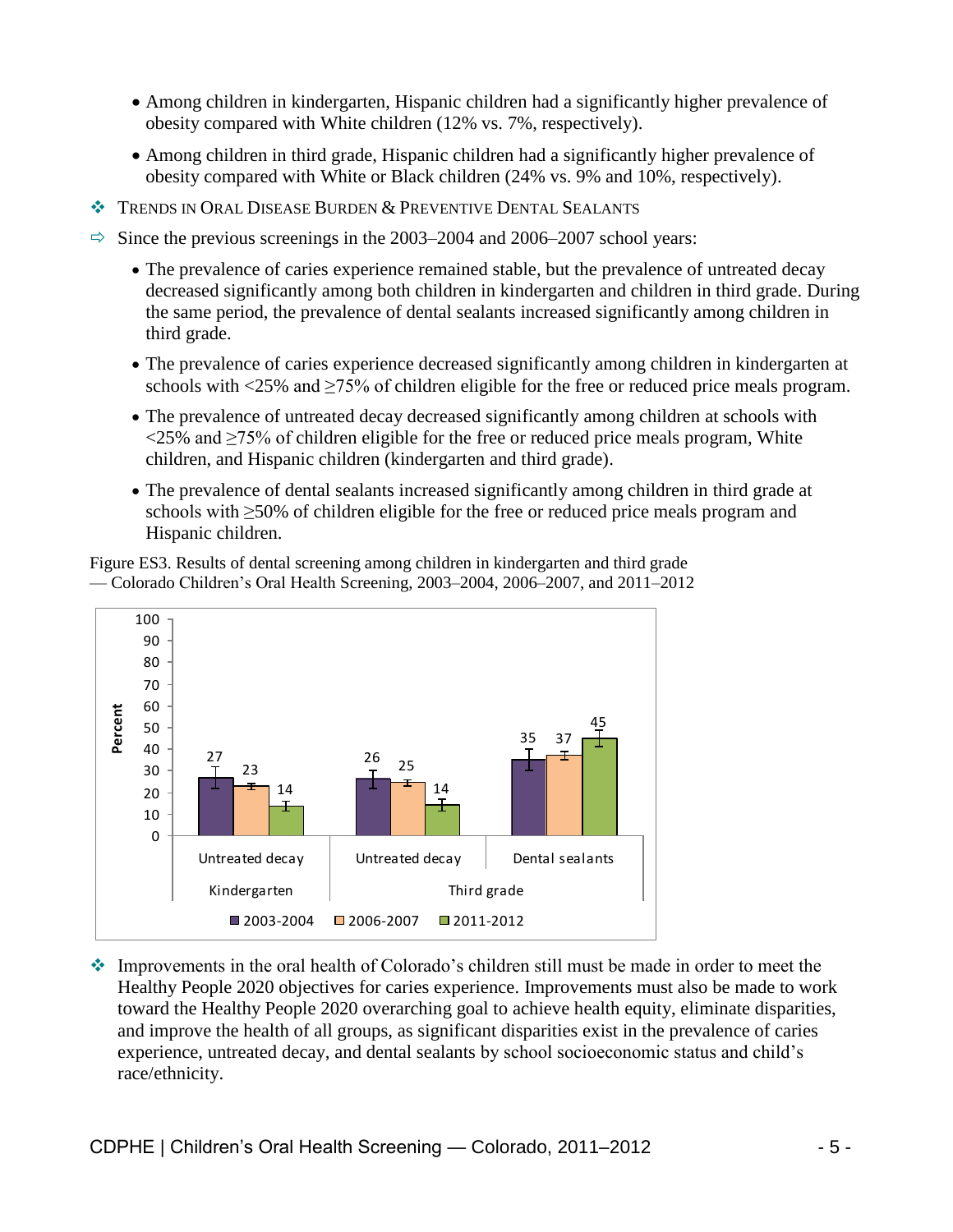#### *Methods*

*Sampling:* The 2009–2010 electronic list of all public elementary schools in Colorado with third grade children was obtained from the Department of Education (1,019 schools and 63,558 third grade students). All schools with at least 10 children in third grade were included in the sampling frame (960 schools and 62,660 students). Using probability proportional to size sampling along with implicit stratification by percent of children eligible for the free and/or reduced price meal program, 60 elementary schools were selected based on third grade enrollment. If a school refused to participate, a replacement school within the same sampling strata was selected. If the sample school plus three replacement schools refused to participate, no data were collected in that sampling stratum. Of the 60 schools sampled, 58 schools agreed to participate. Three elementary schools that agreed to participate had kindergarten classes housed in a separate primary school building of a different name, thus screenings were conducted in a total of 61 unique schools. Data are available for 58 schools with kindergarten. Data are available for 57 schools with third grade, because one school from the original sample no longer had third grade students at the time of the screenings and, thus, only kindergarteners were screened at this school. Body mass index (BMI) data was not collected from three schools that declined collection of these data. BMI data are available for 55 schools with kindergarten and 54 schools with third grade.

*Data Management and Analysis:* Data entry was completed using Microsoft Access, and data analyses were completed using SAS Version 9.3. To account for differences in response rates between schools, and for different probabilities of school selection, the data were adjusted for non-response so that weighted estimated are representative of the Colorado population. First, the probability of child selection was calculated as the number of children enrolled in each school divided by the number of children screened. Second, the probability of school selection was calculated as the total number of students in Colorado divided by the individual school population multiplied by the number of schools selected. To obtain the final non-response sampling weight, the probability of child selection was multiplied by the probability of school selection. The Rao-Scott likelihood ratio chi-square test was used to test for statistical association between screening results variables and demographic variables, with p<0.05 considered statistically significant.

For the body mass index (BMI) analyses, outliers of the BMI-for-age percentile were flagged by the CDC-provided SAS program and are based on World Health Organization fixed-exclusion ranges. Outliers were defined as a BMI-for-age percentile z score of less than −4 or greater than 5, and these were considered biologically implausible values and were set to missing for the BMI analyses.

*Screening Methods:* Active and passive consent forms were used for student participation. Of the 58 participating schools with kindergarten, 11 (19%) schools used active consent, while the remaining 37 (81%) schools used passive consent. Of the 57 participating schools with third grade, 11 (19%) schools used active consent, while the remaining 36 (81%) schools used passive consent. Schools that used active consent had lower student participation compared with schools that used passive consent. Average response rates for active consent schools were 55.0% for schools with kindergarten and 46.9% for schools with third grade, while average response rates for passive consent schools were 84.2% for schools with kindergarten and 82.7% for schools with third grade.

CDPHE | Children's Oral Health Screening — Colorado, 2011–2012 - 6 - Dental hygienists who volunteered to participate in the screenings received a manual called *Basic Screening Surveys: An Approach to Monitoring Community Oral Health*. Trainings on how to complete the data collection forms were held for the volunteers. Using the diagnostic criteria outlined in the manual, 19 hygienists completed the screenings with gloves, flashlights, and disposable mouth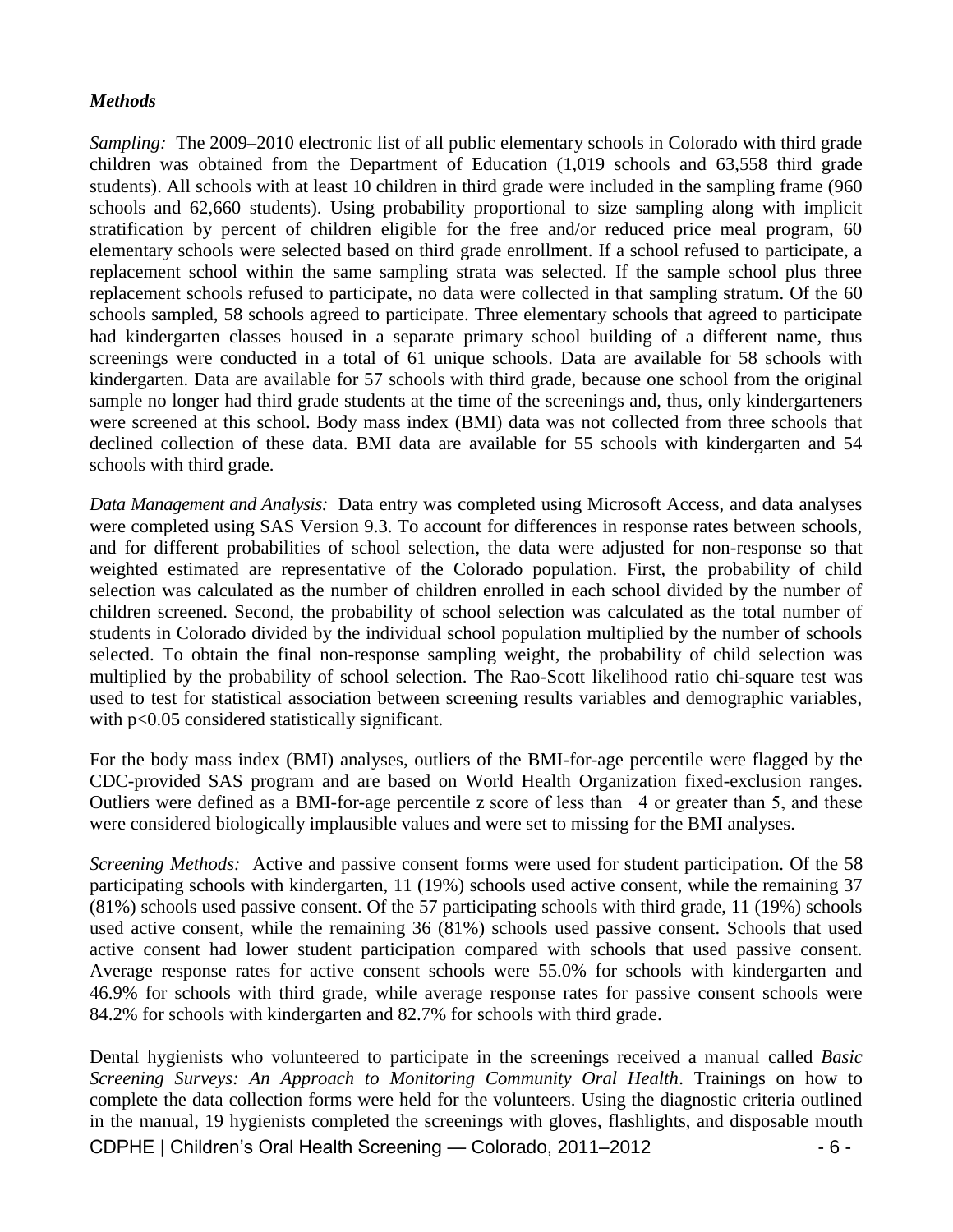mirrors. Upon screening completion, each child was given a toothbrush, a notification of current oral health status, and a timeline for recommended dental treatment. For urgent dental care needs, the school nurse was asked to follow up with the family.

Children's age was obtained from date-of-birth data on school rosters, and only month and year of birth were collected. Child's weight was measured with a digital calibrated scale after the child removed shoes and any hat or heavy clothing. Weight was recorded to the nearest 0.25 pound. Child's height was measured with a stadiometer with heels together against the base of the stadiometer, feet flat on floor, and back straight. Height was recorded to the nearest 0.125 inch.

Eligibility for the free or reduced price meal (FRL) program can be used as an indicator of overall socioeconomic status. To be eligible for the FRL program during the 2009–2010 school year, annual family income for a family of four could not exceed  $$40,793<sup>2</sup>$ . While information on eligibility for the FRL program is not available at the student level, it is available at the school level. The schools that participated in the oral health screenings were categorized into four socioeconomic status levels based on the percent of children eligible for the FRL program: less than 25.0% of students eligible, 25.0%– 49.9% of students eligible, 50.0%–74.9% of the students eligible, and 75.0% or more of the students eligible. Because school-based sealant programs in Colorado require participating schools to have a minimum of 50% of students eligible for a FRL program, analyses were also conducted collapsing the two highest categories of eligibility for the FRL program into 50.0% or more of the students eligible.

#### *Results*

l

Of the 59 schools with third grade sampled, 57 schools agreed to participate in the oral health screening. In terms of eligibility for the free or reduced price meal (FRL) program, the participating schools did not differ substantially from either the 59 schools in the original sample or the 959 schools in the sampling frame (Table 1).

Table 1. Average percent of students eligible for the free or reduced price meal (FRL) program among schools with third grade

|                                                     | Participating<br>Schools $(n=57)$ | Schools in Sample<br>$(n=59)$ | All Schools with $> 10$<br>$3rd$ Grade Students<br>$(n=959)$ |
|-----------------------------------------------------|-----------------------------------|-------------------------------|--------------------------------------------------------------|
| Percent of students eligible<br>for the FRL program | 43.0%                             | 43.3%                         | 45.2%                                                        |

*Burden among Kindergarten Children (Table 2):* The total enrollment in the 58 participating kindergarten schools was 4,005. Of these children, 3,139 completed a dental screening (78.4% response rate). The children ranged in age from 4–7 years with a mean of 6.1 years. About half of the children were male (51.0%) and half were female (49.0%). By race/ethnicity, 59.3% were White, 29.3% were Hispanic, 3.2% were Black, 2.8% were Asian, and 2.8% were multi-racial. Less than 1% were either American Indian/Alaska Native or Native Hawaiian/Pacific Islander.

About forty percent (39.7%) of the children screened had caries experience, defined as untreated decay or fillings in their primary and/or permanent teeth, while 13.8% had untreated decay at the time of the screening  $(10.7\%$  had untreated decay in  $1-2$  quadrants, and  $3.1\%$  had untreated decay in  $3-4$ 

CDPHE | Children's Oral Health Screening — Colorado, 2011–2012 - 7 -

 $2$  U.S. Department of Agriculture, Food and Nutrition Service, Child Nutrition Programs - Income Eligibility Guidelines SY 2009-2010,<http://www.fns.usda.gov/cnd/governance/notices/iegs/IEGs09-10.pdf> (7-2-2012).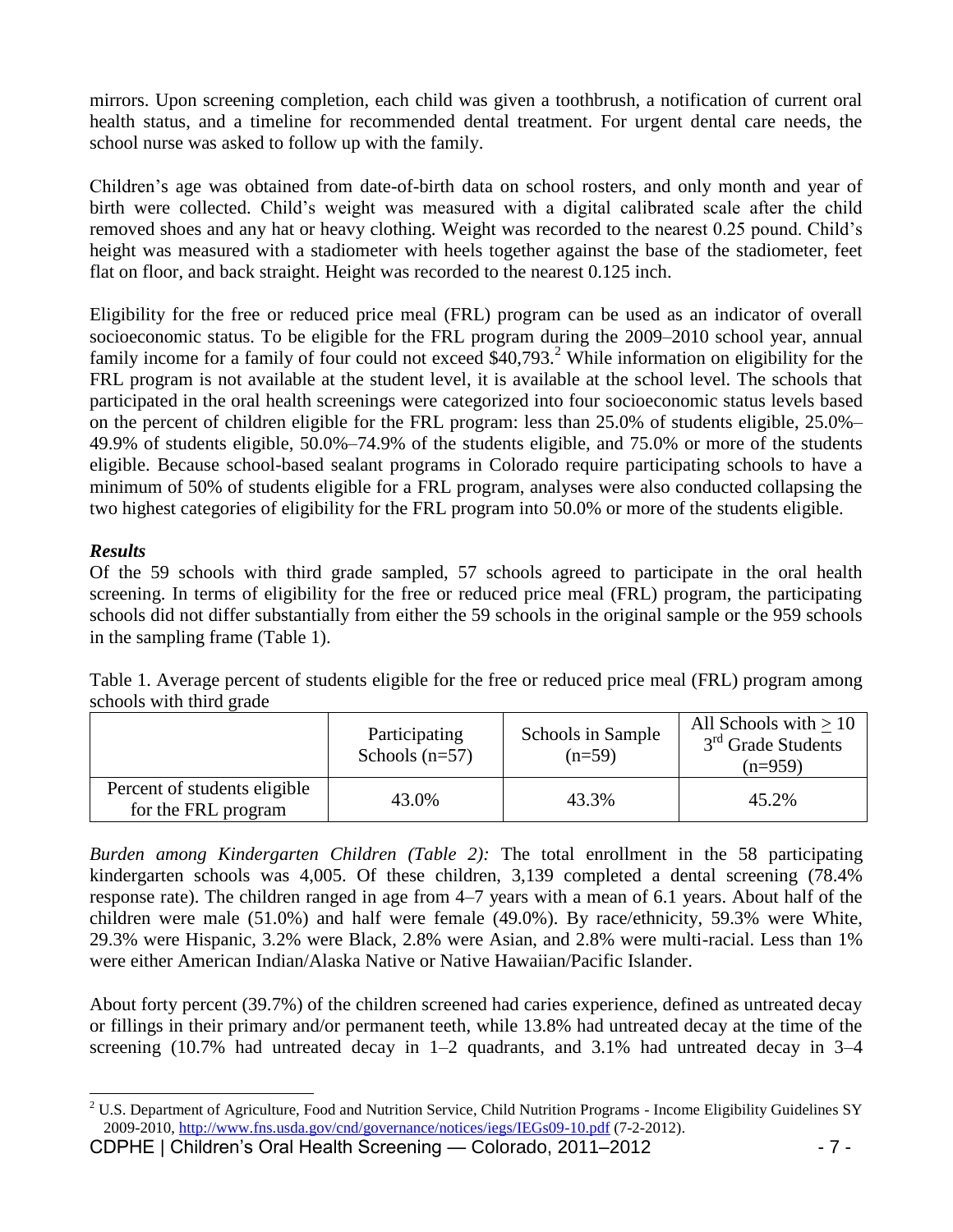quadrants).<sup>3</sup> About two percent (1.5%) of the children needed urgent dental care because of pain or infection.

Most kindergarten children were of healthy weight (74.8%), but 3.8% were underweight, 12.6% were overweight, and 8.7% were obese. More than one in five kindergarten children (21.3%) were either overweight or obese.

Among about 66,000 children in kindergarten, an estimated:

- $\sim$   $\approx$  26,300 children had caries experience (untreated decay and/or fillings)
- $\bullet$  ~9,200 children had untreated decay
- $\bullet$  ~1,000 children had urgent care needs due to pain and/or infection
- $\bullet$  ~5,800 children were obese
- $\bullet$  ~14,100 children were overweight or obese

*Burden among Third Grade Children (Table 3):* The total enrollment in the 57 participating third grade schools was 3,858. Of these children, 2,908 completed a dental screening (75.4% response rate). The children ranged in age from 6–11 years with a mean of 9.1 years. About half of the children were male (50.0%) and half were female (50.0%). By race/ethnicity, 59.6% were White, 29.7% were Hispanic, 3.0% were Black, 2.9% were Asian, and 2.9% were multi-racial. Another 1.1% of children were either American Indian/Alaska Native or Native Hawaiian/Pacific Islander.

Fifty-five percent (55.2%) of the children screened had caries experience, defined as untreated decay or fillings in their primary and/or permanent teeth, while 14.4% had untreated decay at the time of the screening (12.0% had untreated decay in 1–2 quadrants, and 2.4% had untreated decay in 3–4 quadrants).<sup>3</sup> About two percent (1.5%) of the children needed urgent dental care because of pain or infection. Forty-five percent (44.9%) of the children had a dental sealant on at least one permanent molar. The prevalence of untreated decay was significantly higher among children without sealants (20.4% (95% confidence interval: 16.5%–24.3%)) compared with children with sealants (7.1% (95% confidence interval: 4.8%–9.3%)) (data not shown in table).

Most third grade children were of healthy weight (70.5%), but 2.8% were underweight, 13.1% were overweight, and 13.6% were obese. More than one in four third grade children (26.7%) were either overweight or obese.

Among about 66,000 children in third grade, an estimated:

- $\sim$   $\sim$  36,400 children had caries experience (untreated decay and/or fillings)
- $\bullet$  ~9,500 children had untreated decay
- $\bullet$  ~1,000 children had urgent care needs due to pain and/or infection
- $\sim$   $\approx$  36,300 children did not have dental sealants
- $\bullet$  ~9,000 children were obese
- $\sim 17,600$  children were overweight or obese

B*urden by Age (Figure 1):* In general, children in third grade had a higher burden of caries experience and untreated decay compared with children in kindergarten (Tables 2 and 3). Looking specifically at caries experience, the prevalence increased by age from 34.8% among children aged 5 years to 62.6% among children aged 10 years.

CDPHE | Children's Oral Health Screening — Colorado, 2011–2012 - 8 -

l  $3\text{ }$  The percent of children with untreated decay is assumed to be an under estimation because radiographs (x-rays) were not taken.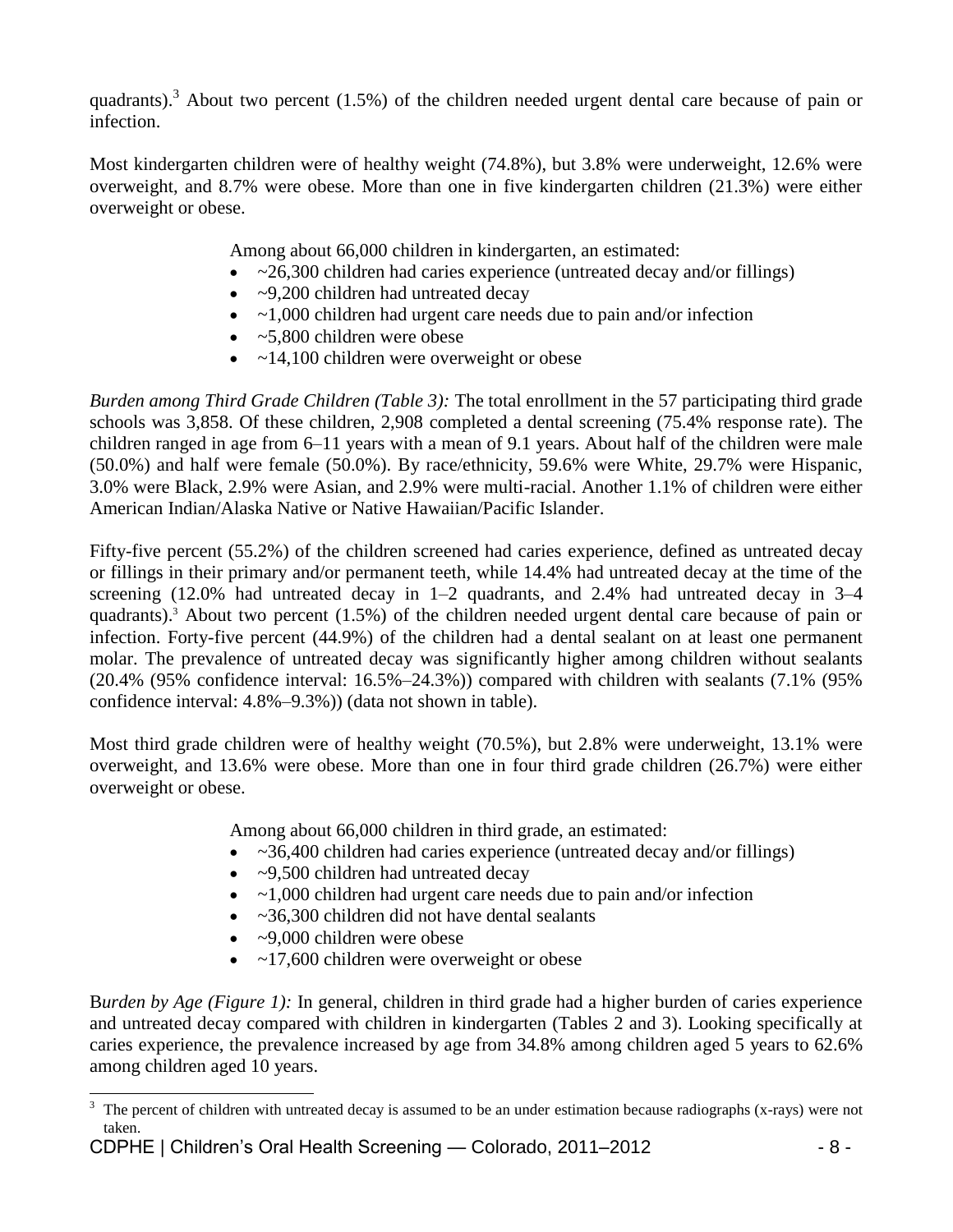*Burden by School Socioeconomic Status (Tables 4 and 5):* For both kindergarten and third grade, children at schools with the highest percent of children eligible for the FRL program had a higher prevalence of caries experience compared with children at schools with a lower percent of children eligible for the FRL program. More than half of kindergarten children (53.1%) and nearly threequarters of third grade children (73.4%) in schools with  $\geq$ 75% of children eligible for the FRL program had caries experience.

The prevalence of untreated decay was also higher among children at schools with ≥75% of children eligible for the FRL program compared with children at schools with <25% of children eligible for the FRL program (18.9% vs. 6.8% for kindergarten and 18.1% vs. 8.9% for third grade).

The prevalence of dental sealants was not significantly different across schools by FRL program eligibility.

Similar to the prevalence of caries experience and untreated decay, there were differences in obesity prevalence by school FRL program eligibility. About one in ten kindergarten children (10.3%) and nearly one in five third grade children (24.7%) in schools with  $\geq$ 75% of children eligible for the FRL program were obese.

Because school-based sealant programs in Colorado require participating schools to have a minimum of 50% of the students eligible for a FRL program, results are also presented for children at schools with greater than or equal to 50% of children eligible for the FRL program. Among these children, the prevalence of caries experience was 48.5% and the prevalence of untreated decay was 17.0% for children in kindergarten. Among these children, the prevalence of caries experience was 65.7%, the prevalence of untreated decay was 16.4%, and the prevalence of dental sealants was 40.3% for children in third grade. The oral disease burden was higher and the prevalence of preventive dental sealants was lower among these children than their peers at schools with <25% of students eligible for the FRL program.

*Burden by Race and Ethnicity (Tables 6 and 7):* Among both kindergarten and third grade children, Hispanic children had a higher prevalence of caries experience compared with Black or White children. Among children in kindergarten, the prevalence of caries experience was 55.0% among Hispanic children, 38.0% among Black children, and 31.9% among White children. Among children in third grade, the prevalence of caries experience was 69.5% among Hispanic children, 56.4% among Black children, and 48.1% among White children. Among children in kindergarten, the prevalence of untreated decay was higher among Hispanic children (18.5%) compared with Black (16.8%) or White (11.4%) children.

Differences in obesity prevalence were found by race/ethnicity. The prevalence of obesity was higher among Hispanic children (12.4%) compared with White children (6.9%) in kindergarten. The prevalence of obesity was higher among Hispanic children (23.6%) compared with Black (10.2%) or White (9.0%) children in third grade.

*Burden by Sex (Tables 8 and 9):* For both children in kindergarten and children in third grade, no differences were found for dental screening results or weight status between males and females.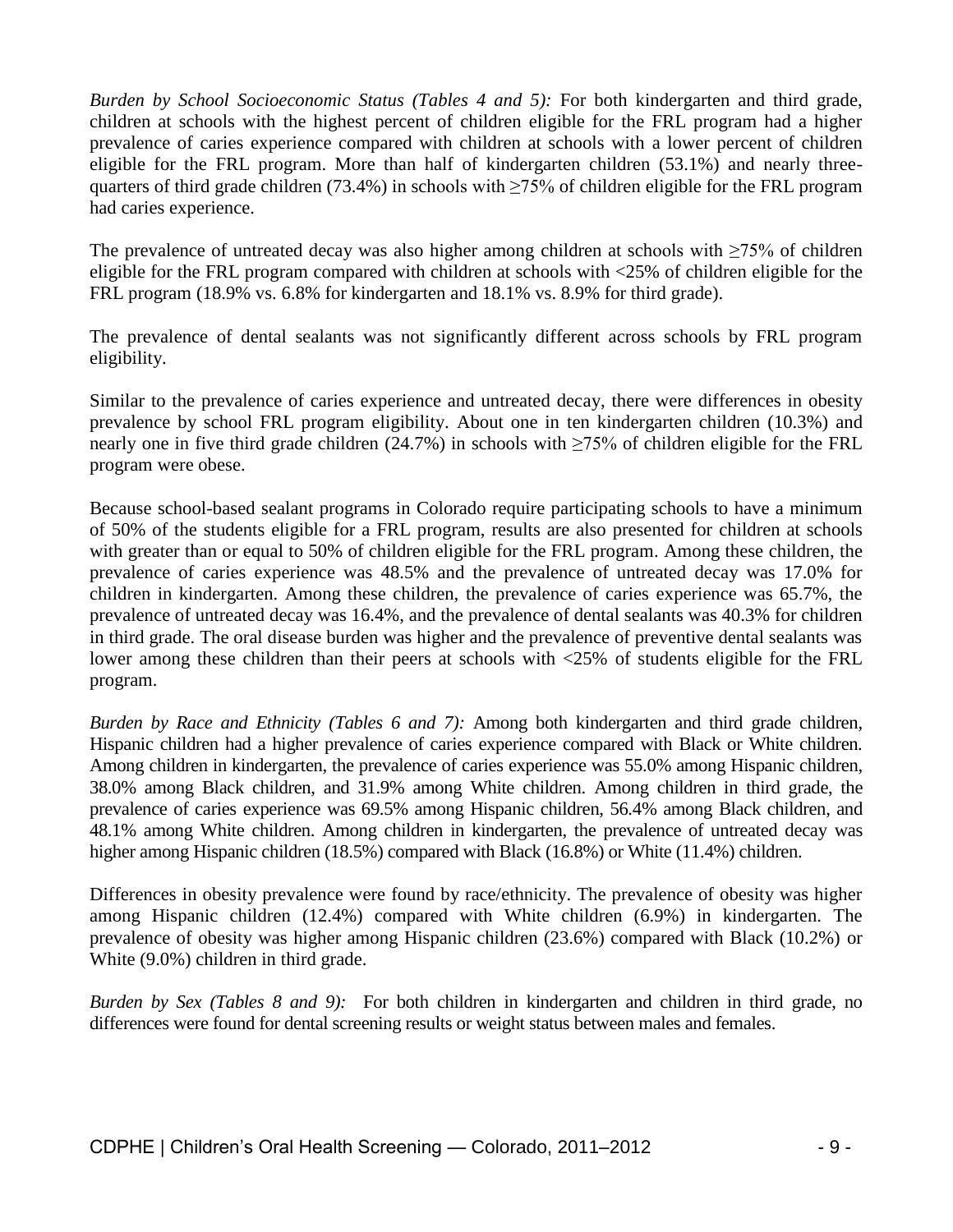*Trends in Results of Dental Screening (Figures 2 and 3):* For both children in kindergarten and children in third grade, the overall prevalence of caries experience did not significantly change since the 2003–2004 screening, but the prevalence of untreated decay and the prevalence of urgent need for dental care decreased significantly. The prevalence of untreated decay decreased from 27% in 2003–2004 to 14% in 2011–2012 and the prevalence of urgent need for dental care decreased from 6% in 2003–2004 to 2% in 2011–2012 among children in kindergarten. The prevalence of untreated decay decreased from 26% in 2003–2004 to 14% in 2011–2012 and the prevalence of urgent need for dental care decreased from 6% in 2003–2004 to 2% in 2011–2012 among children in third grade. These trends are similar to national trends in untreated decay.<sup>4</sup> Among children in third grade, the prevalence of dental sealants increased from 35% in 2003–2004 to 45% in 2011–2012.

Significant trends by the percent of students in the school eligible for the FRL program included the following (Figures 4 and 5):

- The prevalence of caries experience decreased among children in kindergarten at schools with  $\langle 25\%$  of children eligible for the FRL program (from 35% in 2003–2004 to 23% in 2011– 2012) and among children in kindergarten at schools with ≥75% of children eligible for the FRL program (from 73% in 2003–2004 to 53% in 2011–2012).
- Among children in kindergarten, the prevalence of untreated decay decreased among both children at schools with  $\langle 25\% \rangle$  and  $\langle 25\% \rangle$  of children eligible for the FRL program (from 20%) in 2003–2004 to 7% in 2011–2012 and from 48% in 2003–2004 to 19% in 2011–2012, respectively).
- Among children in third grade, the prevalence of untreated decay decreased from 2003–2004 to 2011–2012 among children at schools with <25% of children eligible for the FRL program (from 18% to 9%) and ≥75% of children eligible for the FRL program (from 41% to 18%).
- The prevalence of dental sealants increased among children in third grade at schools with  $\geq 75\%$ of children eligible for the FRL program (22% in 2003–2004 and 44% in 2011–2012). Similarly, when looking at schools with  $\geq 50\%$  of children eligible for the FRL program, prevalence of dental sealants increased from 24% in 2003–2004 to 40% in 2011–2012 among children in third grade.

The 2003–2004 to 2011–2012 trends by child's race/ethnicity, comparing White and Hispanic children only due to small sample sizes for other race/ethnicities, showed some significant changes (Figures 6 and 7), the prevalence of caries experience did not change significantly among White or Hispanic children. The prevalence of untreated decay decreased among both White and Hispanic children (from 39% to 19% for Hispanic children and from 22% to 11% for White children in kindergarten; from 37% to 18% for Hispanic children and from 22% to 13% for White children in third grade). Among children in third grade, the prevalence of dental sealants increased among Hispanic children (from 26% to 42%) but not White children.

CDPHE | Children's Oral Health Screening — Colorado, 2011–2012 - 10 -

<sup>&</sup>lt;sup>4</sup> [http://www.cdc.gov/nchs/data/hpdata2010/hp2010\\_final\\_review\\_focus\\_area\\_21.pdf](http://www.cdc.gov/nchs/data/hpdata2010/hp2010_final_review_focus_area_21.pdf) and <http://www.cdc.gov/nchs/data/databriefs/db104.pdf>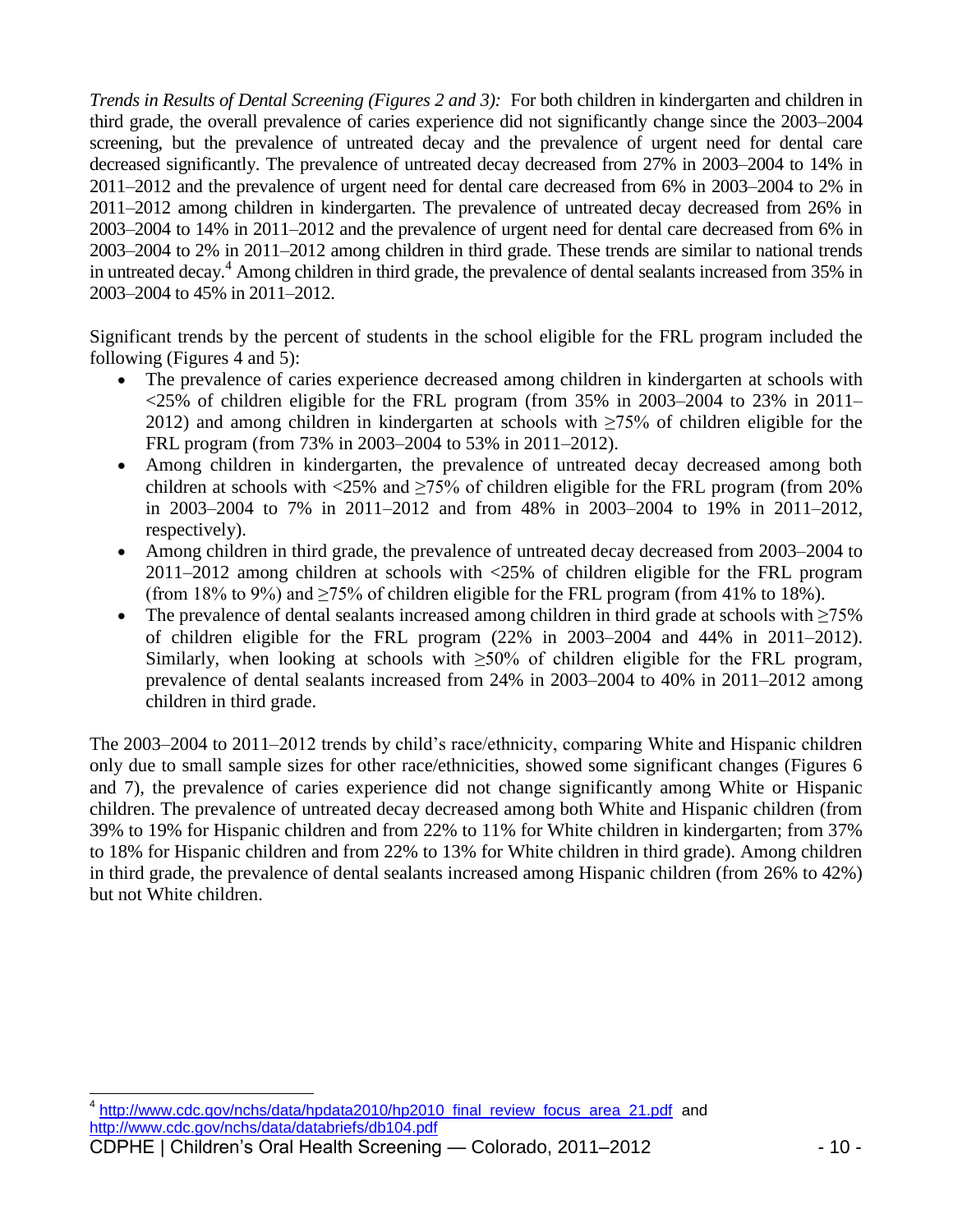*Healthy People 2020 Objectives:* The National Oral Health Objectives for the Year 2020 (Healthy People 2020) outline several oral health status objectives for young children aged 3–5 years and 6–9 years.<sup>5</sup> The data source to measure progress on these national objectives is the National Health and Nutrition Examination Survey (NHANES). NHANES data are not available specific to Colorado. Although the Colorado Children's Oral Health Screening was not designed to be representative of children aged 3–5 years or 6–9 years in Colorado, these screening data do provide some comparison to the Healthy People 2020 objectives. Of the kindergarten and third grade children screened, 1,327 were aged 4–5 years (few were aged 4 years and none were aged 3 years) and 4,609 were aged 6–9 years (few were aged 7 years).

Note that for the Healthy People 2020 objectives, the age group includes children aged 3 years whereas the Colorado Children's Oral Health Screening did not include children aged 3 years. In comparing prevalence estimates among children aged 3–5 years (United States data) with children aged 4–5 years (Colorado data), it might be expected that caries experience and untreated decay might be somewhat more prevalent among the older group of children aged 4–5 years (Colorado data).

- OH-1: Reduce the proportion of children and adolescents who have dental caries experience in their primary or permanent teeth
	- OH 1.1: [Reduce the proportion of young children aged 3 to 5 years with dental caries](http://www.healthypeople.gov/2020/topicsobjectives2020/objectiveslist.aspx?topicId=32)  [experience in their primary teeth](http://www.healthypeople.gov/2020/topicsobjectives2020/objectiveslist.aspx?topicId=32)
		- United States (children aged 3–5 years)
			- 1999–2004 prevalence from NHANES: 33.3% (baseline)
			- 2020 target: **30.0%** (10% improvement from baseline)
		- Colorado (children in kindergarten aged 4–5 years)
			- 2011–2012 prevalence from CO BSS: **35.3%** (30.3%–40.3%)
	- OH 1.2: [Reduce the proportion of children aged 6 to 9 years with dental caries](http://www.healthypeople.gov/2020/topicsobjectives2020/objectiveslist.aspx?topicId=32)  [experience in their primary and permanent teeth](http://www.healthypeople.gov/2020/topicsobjectives2020/objectiveslist.aspx?topicId=32)
		- United States (children aged 6–9 years)
			- 1999–2004 prevalence from NHANES: 54.4% (baseline)
			- 2020 target: **49.0%** (10% improvement from baseline)
		- Colorado (children in kindergarten or third grade aged 6–9 years)
			- 2011–2012 prevalence from CO BSS: **50.7%** (46.7%–54.7%)
- OH-2: Reduce the proportion of children and adolescents with untreated dental decay
	- OH 2.1: Reduce the proportion of young children aged 3 to 5 years with untreated [dental decay in their primary teeth](http://www.healthypeople.gov/2020/topicsobjectives2020/objectiveslist.aspx?topicId=32)
		- United States (children aged 3–5 years)
			- 1999–2004 prevalence from NHANES: 23.8% (baseline)
			- 2020 target: **21.4%** (10% improvement from baseline)
		- Colorado (children in kindergarten aged 4–5 years)
			- 2011–2012 prevalence from CO BSS: **13.3%** (10.6%–16.0%)

CDPHE | Children's Oral Health Screening — Colorado, 2011–2012 - 11 - 5 <http://www.healthypeople.gov/2020/topicsobjectives2020/objectiveslist.aspx?topicId=32>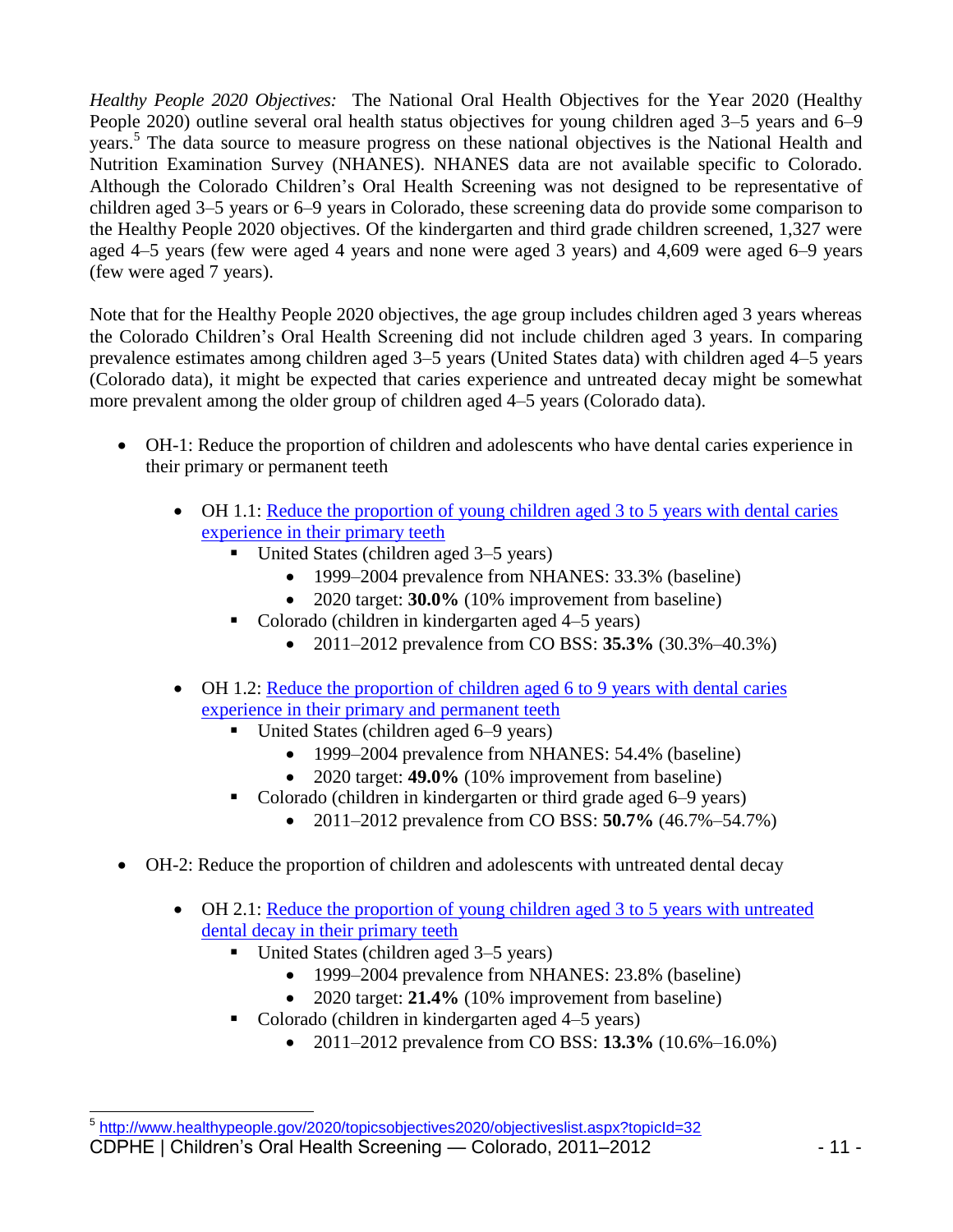- OH2.2: [Reduce the proportion of children aged 6 to 9 years with untreated dental decay](http://www.healthypeople.gov/2020/topicsobjectives2020/objectiveslist.aspx?topicId=32)  [in their primary and permanent teeth](http://www.healthypeople.gov/2020/topicsobjectives2020/objectiveslist.aspx?topicId=32)
	- United States (children aged 6–9 years)
		- 1999–2004 prevalence from NHANES: 28.8% (baseline)
		- 2020 target: **25.9%** (10% improvement from baseline)
	- Colorado (children in kindergarten or third grade aged 6–9 years)
		- 2011–2012 prevalence from CO BSS: **14.2%** (11.7%–16.7%)
- OH-12: Increase the proportion of children and adolescents who have received dental sealants on their molar teeth
	- OH12.1: Increase the proportion of children aged 3 to 5 years who have received dental [sealants on one or more of their primary molar teeth](http://www.healthypeople.gov/2020/topicsobjectives2020/objectiveslist.aspx?topicId=32)
		- United States (children aged 3–5 years)
			- 1999–2004 prevalence from NHANES: 1.4% (baseline)
			- 2020 target: **1.5%** (10% improvement from baseline)
		- Colorado (children in kindergarten aged 4–5 years)
			- Data not available
	- OH12.2: [Increase the proportion of children aged 6 to 9 years who have received dental](http://www.healthypeople.gov/2020/topicsobjectives2020/objectiveslist.aspx?topicId=32)  [sealants on one or more of their permanent first molar teeth](http://www.healthypeople.gov/2020/topicsobjectives2020/objectiveslist.aspx?topicId=32)
		- United States (children aged 6–9 years)
			- 1999–2004 prevalence from NHANES: 25.5% (baseline)
			- 2020 target: **28.1%** (10% improvement from baseline)
		- Colorado (children in kindergarten or third grade aged 6–9 years)
			- 2011–2012 prevalence from CO BSS: **31.4%** (28.3%–34.5%)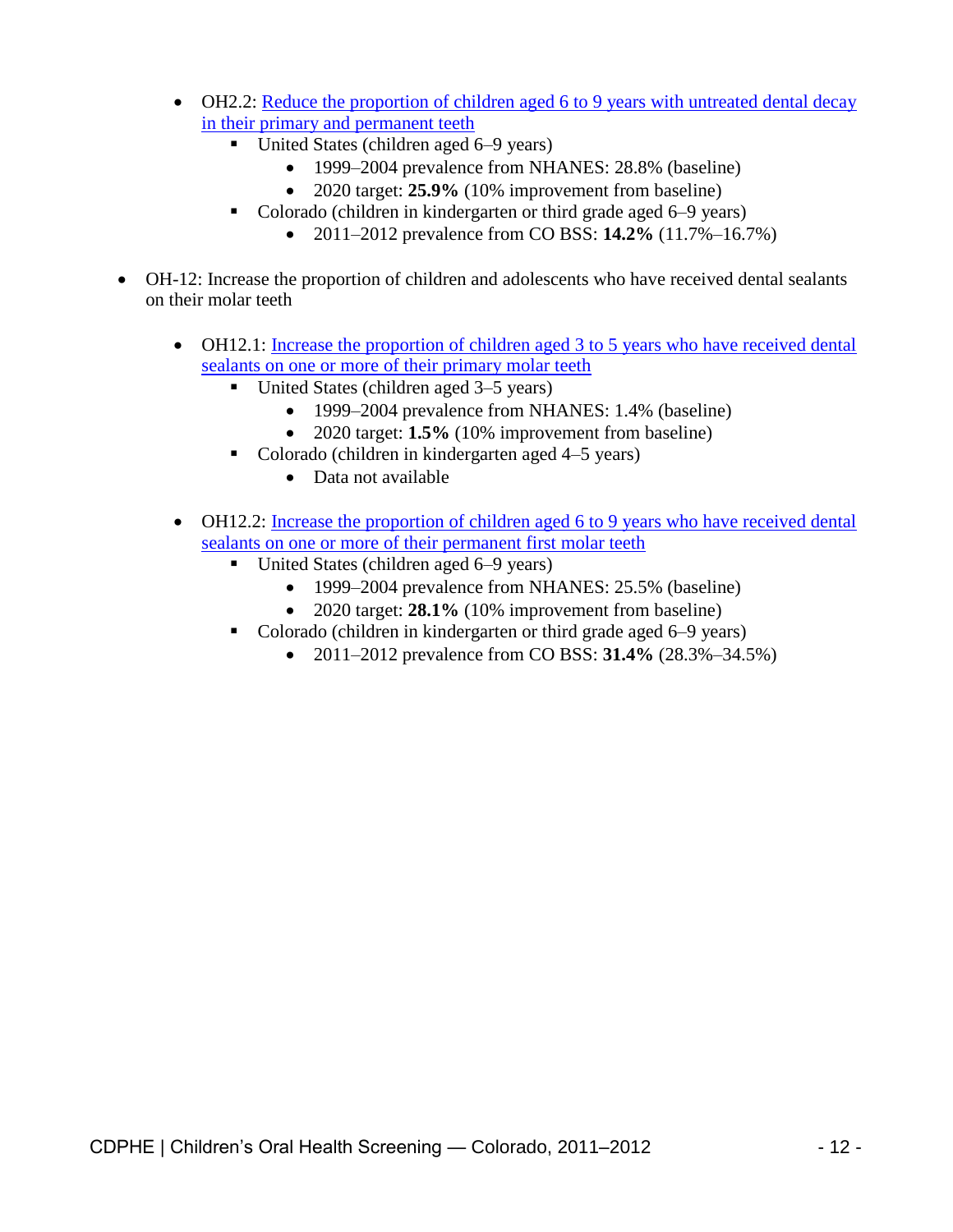Table 2. Demographic characteristics and oral health and body mass index screening results among children in kindergarten (n=3,139) — Colorado Children's Oral Health Screening, 2011–2012

|                                       | Unweighted<br><b>Number</b><br>with Data | Weighted<br><b>Estimate</b> | 95% Confidence<br><b>Interval</b> |
|---------------------------------------|------------------------------------------|-----------------------------|-----------------------------------|
| Age (years)                           |                                          |                             |                                   |
| Mean age                              | 3,109                                    | 6.1 (SE $0.03$ )            |                                   |
| Age range                             |                                          | $4 - 7$                     |                                   |
| <b>Sex</b>                            |                                          |                             |                                   |
| % Male                                | 3,117                                    | 51.0                        | $48.9 - 53.0$                     |
| % Female                              |                                          | 49.0                        | $47.0 - 51.1$                     |
| <b>Race/Ethnicity</b>                 |                                          |                             |                                   |
| % White                               |                                          | 59.3                        | $51.5 - 67.1$                     |
| % Black/African-American              |                                          | 3.2                         | $1.8 - 4.6$                       |
| % Hispanic/Latino                     |                                          | 29.3                        | $21.9 - 36.6$                     |
| % Asian                               | 3,104                                    | 2.8                         | $1.6 - 4.0$                       |
| % American Indian/Alaska Native       |                                          | 0.9                         | $0.2 - 1.6$                       |
| % Native Hawaiian/Pacific Islander    |                                          | 0.3                         | $0.0 - 0.5$                       |
| % Multi-racial                        |                                          | 2.8                         | $1.6 - 4.0$                       |
| % Other                               |                                          | 0.4                         | $0.0 - 0.9$                       |
| % Unknown                             |                                          | 1.0                         | $0.2 - 1.8$                       |
| <b>Caries Experience</b>              |                                          |                             |                                   |
| % With caries experience              | 3,132                                    | 39.7                        | $35.5 - 43.9$                     |
| % Caries free                         |                                          | 60.3                        | $56.1 - 64.5$                     |
| <b>Untreated Decay</b>                |                                          |                             |                                   |
| % With untreated decay                | 3,133                                    | 13.8                        | $11.4 - 16.1$                     |
| <b>Untreated Decay (Number of</b>     |                                          |                             |                                   |
| Quadrants)                            |                                          |                             |                                   |
| % With no untreated decay             |                                          | 86.2                        | $83.9 - 88.6$                     |
| % With untreated decay in 1 quadrant  | 3,133                                    | 6.7                         | $5.5 - 7.8$                       |
| % With untreated decay in 2 quadrants |                                          | 4.0                         | $3.1 - 4.9$                       |
| % With untreated decay in 3 quadrants |                                          | 1.8                         | $1.1 - 2.4$                       |
| % With untreated decay in 4 quadrants |                                          | 1.3                         | $0.7 - 2.0$                       |
| <b>Treatment Urgency</b>              |                                          |                             |                                   |
| % With no obvious problem             | 3,125                                    | 86.4                        | 84.0-88.7                         |
| % Needing early care                  |                                          | 12.1                        | $10.1 - 14.1$                     |
| % Needing urgent care                 |                                          | 1.5                         | $0.7 - 2.3$                       |
| <b>Body Mass Index (BMI)</b>          |                                          |                             |                                   |
| % Underweight                         |                                          | 3.8                         | $2.8 - 4.8$                       |
| % Healthy weight                      | 2,963                                    | 74.8                        | $71.5 - 78.2$                     |
| % Overweight                          |                                          | 12.6                        | $9.8 - 15.4$                      |
| % Obese                               |                                          | 8.7                         | $7.1 - 10.3$                      |

SE: standard error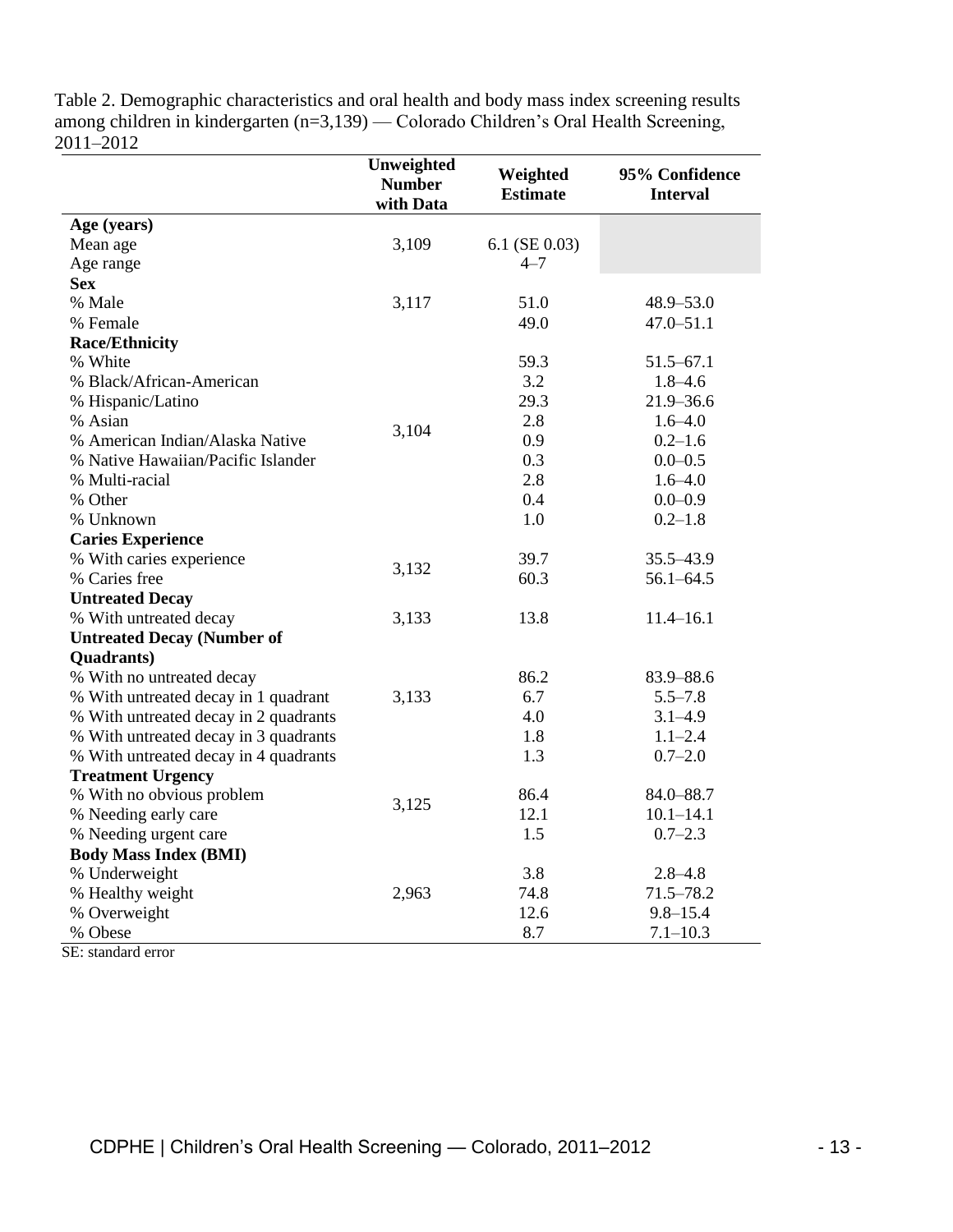|                                       | Unweighted<br><b>Number</b><br>with Data | Weighted<br><b>Estimate</b> | 95% Confidence<br><b>Interval</b> |
|---------------------------------------|------------------------------------------|-----------------------------|-----------------------------------|
| Age (years)                           |                                          |                             |                                   |
| Mean age                              | 2,897                                    | $9.1$ (SE 0.03)             |                                   |
| Age range                             |                                          | $6 - 11$                    |                                   |
| <b>Sex</b>                            |                                          |                             |                                   |
| % Male                                | 2,892                                    | 50.0                        | $48.0 - 51.9$                     |
| % Female                              |                                          | 50.0                        | $48.1 - 52.0$                     |
| <b>Race/Ethnicity</b>                 |                                          |                             |                                   |
| % White                               |                                          | 59.6                        | $52.0 - 67.2$                     |
| % Black/African-American              |                                          | 3.0                         | $1.5 - 4.6$                       |
| % Hispanic/Latino                     |                                          | 29.7                        | $22.4 - 37.0$                     |
| % Asian                               | 2,889                                    | 2.9                         | $1.9 - 3.9$                       |
| % American Indian/Alaska Native       |                                          | 1.0                         | $0.4 - 1.5$                       |
| % Native Hawaiian/Pacific Islander    |                                          | 0.1                         | $0.0 - 0.3$                       |
| % Multi-racial                        |                                          | 2.9                         | $1.4 - 4.4$                       |
| % Other                               |                                          | 0.1                         | $0.0 - 0.2$                       |
| % Unknown                             |                                          | 0.7                         | $0.1 - 1.3$                       |
| <b>Caries Experience</b>              |                                          |                             |                                   |
| % With caries experience              | 2,901                                    | 55.2                        | $50.8 - 59.5$                     |
| % Caries free                         |                                          | 44.8                        | $40.5 - 49.2$                     |
| <b>Untreated Decay</b>                |                                          |                             |                                   |
| % With untreated decay                | 2,901                                    | 14.4                        | $11.5 - 17.2$                     |
| <b>Untreated Decay (Number of</b>     |                                          |                             |                                   |
| <b>Quadrants</b> )                    |                                          |                             |                                   |
| % With no untreated decay             |                                          | 85.6                        | $82.8 - 88.5$                     |
| % With untreated decay in 1 quadrant  | 2,901                                    | 7.7                         | $6.1 - 9.3$                       |
| % With untreated decay in 2 quadrants |                                          | 4.3                         | $3.1 - 5.6$                       |
| % With untreated decay in 3 quadrants |                                          | 1.4                         | $0.8 - 1.9$                       |
| % With untreated decay in 4 quadrants |                                          | 1.0                         | $0.5 - 1.5$                       |
| <b>Treatment Urgency</b>              |                                          |                             |                                   |
| % With no obvious problem             | 2,893                                    | 85.6                        | $82.7 - 88.5$                     |
| % Needing early care                  |                                          | 12.9                        | $10.4 - 15.4$                     |
| % Needing urgent care                 |                                          | 1.5                         | $0.5 - 2.6$                       |
| <b>Dental Sealants</b>                |                                          |                             |                                   |
| % With dental sealants                | 2,894                                    | 44.9                        | $41.1 - 48.6$                     |
| <b>Body Mass Index (BMI)</b>          |                                          |                             |                                   |
| % Underweight                         |                                          | 2.8                         | $2.0 - 3.7$                       |
| % Healthy weight                      | 2,801                                    | 70.5                        | $67.2 - 73.8$                     |
| % Overweight                          |                                          | 13.1                        | $11.4 - 14.7$                     |
| % Obese                               |                                          | 13.6                        | $11.1 - 16.2$                     |

Table 3. Demographic characteristics and oral health screening results among children in third grade (n=2,908) — Colorado Children's Oral Health Screening, 2011–2012

SE: standard error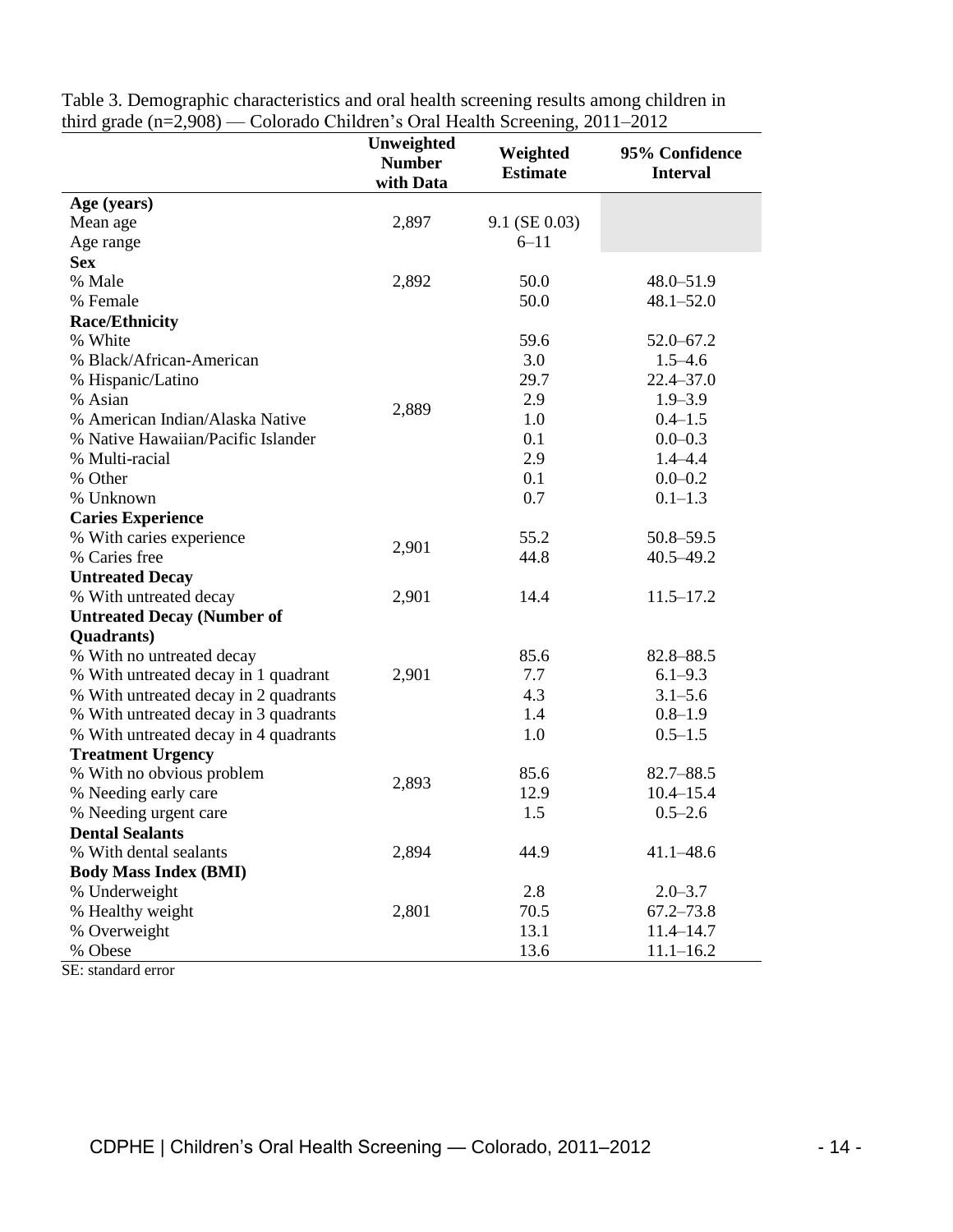



Note: Data suppressed for children aged 7 years due to reliability concerns.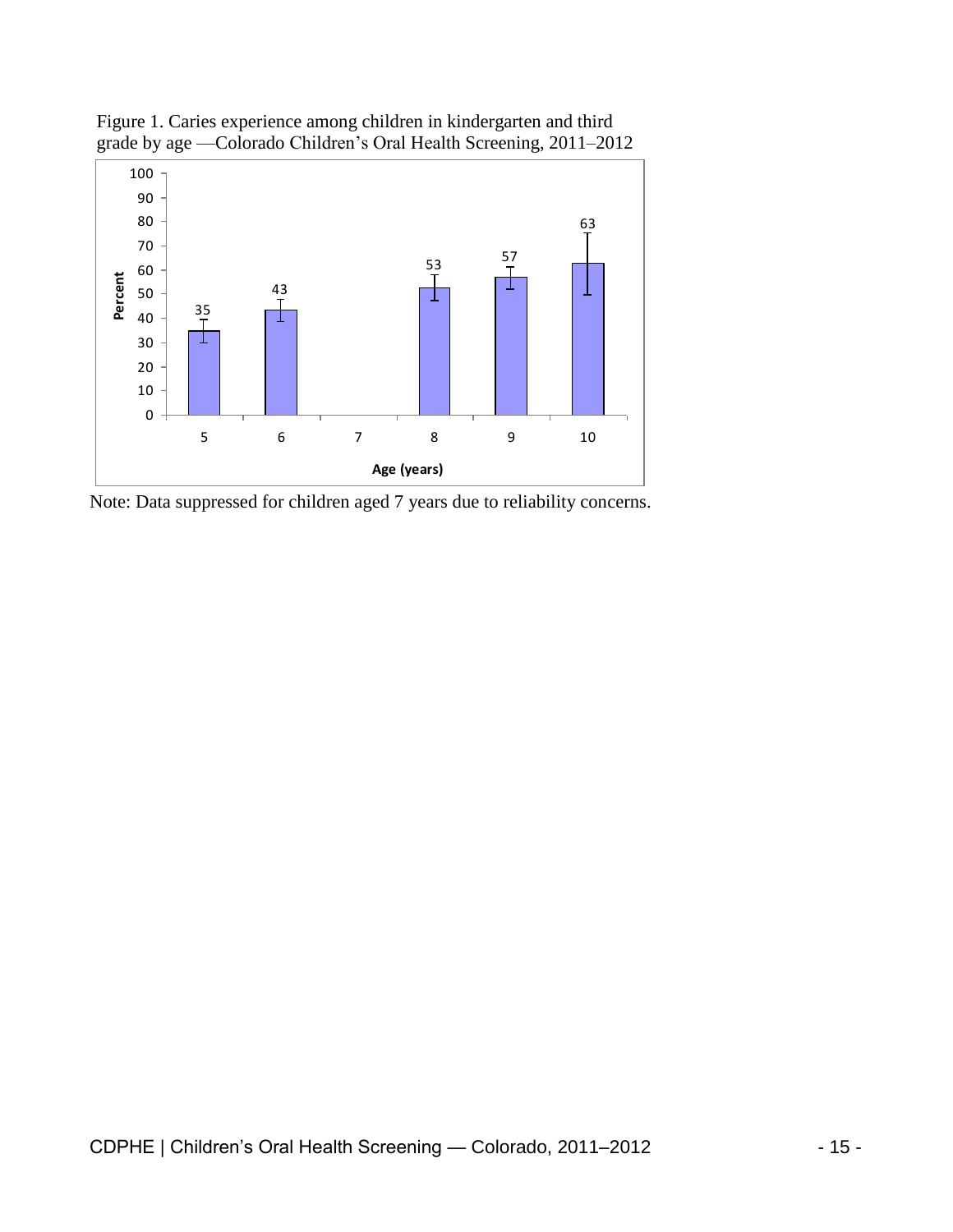|                          | Percent of students in the school eligible for FRL |                 |                 |                 |                 |                    |
|--------------------------|----------------------------------------------------|-----------------|-----------------|-----------------|-----------------|--------------------|
|                          |                                                    |                 |                 |                 |                 | Rao-Scott          |
|                          | $< 25\%$                                           | 25-49.9%        | 50-74.9%        | $\geq 75\%$     | $\geq 50\% *$   | Chi-               |
|                          | $(n=1,070)$                                        | $(n=694)$       | $(n=517)$       | $(n=496)$       | $(n=1,013)$     | Square             |
|                          |                                                    |                 |                 |                 |                 | Test $(p)^\dagger$ |
|                          |                                                    |                 |                 |                 |                 |                    |
| Caries experience (%)    | 23.1                                               | 43.2            | 43.4            | 53.1            | 48.5            | < 0.001            |
| $(95\% \text{ CI})$      | $(18.6 - 27.6)$                                    | $(38.0 - 48.4)$ | $(36.3 - 50.5)$ | $(47.5 - 58.7)$ | $(43.6 - 53.3)$ |                    |
| Untreated decay (%)      | 6.8                                                | 16.0            | 14.9            | 18.9            | 17.0            | < 0.001            |
| $(95\% \text{ CI})$      | $(4.7 - 9.0)$                                      | $(10.2 - 21.8)$ | $(10.3 - 19.5)$ | $(15.8 - 22.1)$ | $(14.1 - 19.9)$ |                    |
|                          |                                                    |                 |                 |                 |                 |                    |
| <b>Treatment urgency</b> |                                                    |                 |                 |                 |                 |                    |
| No obvious problem (%)   | 93.4                                               | 84.4            | 84.8            | 81.0            | 82.8            |                    |
| $(95\% \text{ CI})$      | $(91.3 - 95.6)$                                    | $(78.6 - 90.1)$ | $(80.3 - 89.4)$ | $(77.8 - 84.2)$ | $(80.0 - 85.7)$ |                    |
| Early care $(\%)$        | 6.4                                                | 13.6            | 14.1            | 15.9            | 15.1            | < 0.001            |
| $(95\% \text{ CI})$      | $(4.1 - 8.6)$                                      | $(9.5 - 17.7)$  | $(9.6 - 18.6)$  | $(12.9 - 18.9)$ | $(12.4 - 17.7)$ |                    |
| Urgent care $(\% )$      | 0.2                                                | 2.0             | 1.0             | 3.1             | 2.1             |                    |
| $(95\% \text{ CI})$      | $(0.0 - 0.5)$                                      | $(0.0-4.1)$     | $(0.3-1.7)$     | $(0.6 - 5.6)$   | $(0.7 - 3.5)$   |                    |
|                          |                                                    |                 |                 |                 |                 |                    |
| Body mass index          |                                                    |                 |                 |                 |                 |                    |
| Underweight (%)          | 3.6                                                | 5.0             | 4.2             | 2.5             | 3.5             |                    |
| $(95\% \text{ CI})$      | $(2.1 - 5.1)$                                      | $(2.2 - 7.7)$   | $(2.5 - 5.9)$   | $(1.1 - 3.9)$   | $(2.3 - 4.8)$   |                    |
| Healthy weight (%)       | 81.4                                               | 73.9            | 71.8            | 73.1            | 72.4            | 0.007              |
| $(95\% \text{ CI})$      | $(76.8 - 86.0)$                                    | $(65.9 - 81.9)$ | $(68.4 - 75.2)$ | $(66.4 - 79.9)$ | $(68.9 - 75.8)$ |                    |
| Overweight (%)           | 10.4                                               | 13.2            | 10.8            | 14.0            | 12.2            |                    |
| $(95\% \text{ CI})$      | (6.4–14.4)                                         | $(5.6 - 20.9)$  | $(7.9 - 13.8)$  | (9.7–18.3)      | $(9.6 - 14.8)$  |                    |
| Obese $(\%)$             | 4.6                                                | 7.9             | 13.1            | 10.3            | 11.9            |                    |
| (95% CI)                 | $(2.9 - 6.2)$                                      | $(5.5 - 10.3)$  | $(9.2 - 17.0)$  | $(7.7-12.9)$    | $(9.4 - 14.5)$  |                    |

Table 4. Oral health screening results among children in kindergarten by percent of students in the school who were eligible for free or reduced price meal program (FRL) — Colorado Children's Oral Health Screening, 2011–2012

\* Because school-based sealant programs in Colorado require participating schools to have a minimum of 50% of the students eligible for the FRL program, results are also presented for children at schools with ≥ 50% of children eligible for the FRL program.

 $\dagger$  The Rao-Scott Chi-Square Test tested for an association between the oral health screening results and percent of students eligible for FRL in four categories (< 25%, 25–49.9%, 50–74.9%, and  $\geq$  75%).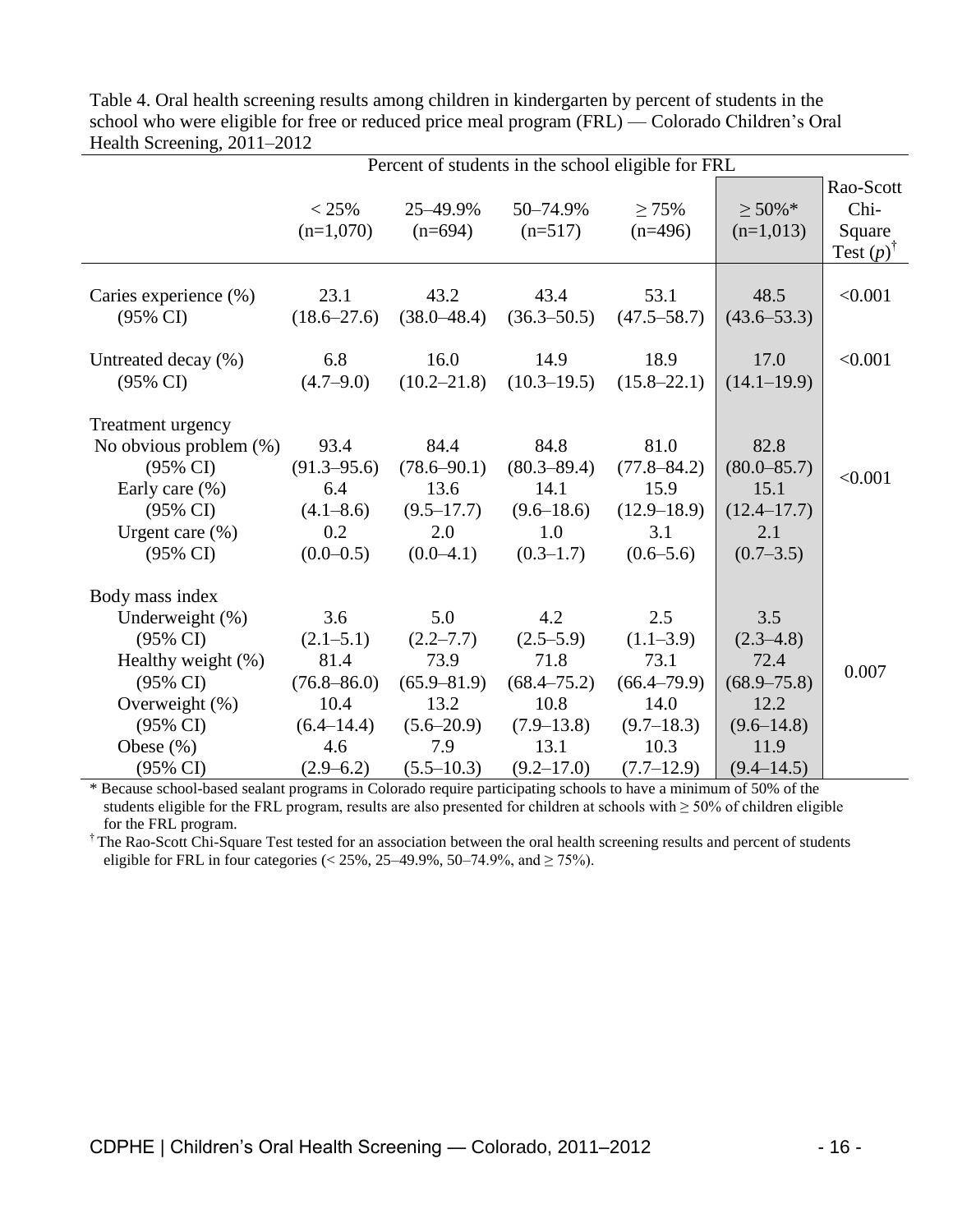| Colorado Children s'Oral Health Screening, 2011–2012                                                                                                              |                                                                                                  |                                                                                                      |                                                                                                       |                                                                                                       |                                                                                                       |                                                     |
|-------------------------------------------------------------------------------------------------------------------------------------------------------------------|--------------------------------------------------------------------------------------------------|------------------------------------------------------------------------------------------------------|-------------------------------------------------------------------------------------------------------|-------------------------------------------------------------------------------------------------------|-------------------------------------------------------------------------------------------------------|-----------------------------------------------------|
|                                                                                                                                                                   | Percent of students in the school eligible for FRL                                               |                                                                                                      |                                                                                                       |                                                                                                       |                                                                                                       |                                                     |
|                                                                                                                                                                   | $< 25\%$<br>$(n=989)$                                                                            | 25-49%<br>$(n=661)$                                                                                  | 50-74.9%<br>$(n=593)$                                                                                 | $\geq 75\%$<br>$(n=665)$                                                                              | $\geq 50\%$ *<br>$(n=1,258)$                                                                          | Rao-Scott<br>Chi-<br>Square<br>Test $(p)^{\dagger}$ |
| Caries experience (%)<br>(95% CI)                                                                                                                                 | 40.7<br>$(35.0 - 46.5)$                                                                          | 57.6<br>$(52.2 - 63.0)$                                                                              | 57.5<br>$(51.6 - 63.4)$                                                                               | 73.4<br>$(68.1 - 78.7)$                                                                               | 65.7<br>$(60.6 - 70.9)$                                                                               | < 0.001                                             |
| Untreated decay (%)<br>$(95\% \text{ CI})$                                                                                                                        | 8.9<br>$(5.6 - 12.3)$                                                                            | 18.9<br>$(13.7 - 24.1)$                                                                              | 14.5<br>$(7.9 - 21.2)$                                                                                | 18.1<br>$(12.0 - 24.2)$                                                                               | 16.4<br>$(11.8 - 21.0)$                                                                               | 0.009                                               |
| Treatment urgency<br>No obvious problem (%)<br>$(95\% \text{ CI})$<br>Early care $(\%)$<br>$(95\% \text{ CI})$<br>Urgent care $(\% )$<br>$(95\% \text{ CI})$      | 91.3<br>$(88.0 - 94.6)$<br>8.5<br>$(5.3 - 11.7)$<br>0.3<br>$(0.0-0.5)$                           | 81.0<br>$(75.8 - 86.2)$<br>15.3<br>$(10.8 - 19.8)$<br>3.7<br>$(0.2 - 7.2)$                           | 85.2<br>$(78.5 - 92.0)$<br>14.1<br>$(7.9 - 20.2)$<br>0.7<br>$(0.0-1.6)$                               | 81.9<br>$(75.8 - 88.0)$<br>16.1<br>$(10.5 - 21.6)$<br>2.0<br>$(0.1 - 4.0)$                            | 83.5<br>$(78.9 - 88.1)$<br>15.1<br>$(10.9 - 19.2)$<br>1.4<br>$(0.2 - 2.5)$                            | < 0.001                                             |
| Dental sealants (%)<br>$(95\% \text{ CI})$                                                                                                                        | 47.4<br>$(40.3 - 54.6)$                                                                          | 49.3<br>$(41.6 - 57.1)$                                                                              | 36.8<br>$(31.6 - 41.9)$                                                                               | 43.7<br>$(37.0 - 50.3)$                                                                               | 40.3<br>$(35.9 - 44.7)$                                                                               | 0.058                                               |
| Body mass index<br>Underweight (%)<br>$(95\% \text{ CI})$<br>Healthy weight (%)<br>$(95\% \text{ CI})$<br>Overweight (%)<br>(95% CI)<br>Obese $(\% )$<br>(95% CI) | 4.2<br>$(2.5 - 5.9)$<br>80.7<br>$(77.9 - 83.5)$<br>9.0<br>$(7.0 - 11.0)$<br>6.1<br>$(4.0 - 8.1)$ | 2.4<br>$(0.7 - 4.0)$<br>73.2<br>$(69.7 - 76.6)$<br>12.9<br>$(10.5 - 15.3)$<br>11.6<br>$(8.8 - 14.4)$ | 1.7<br>$(0.6 - 2.7)$<br>65.7<br>$(59.3 - 72.1)$<br>15.7<br>$(12.2 - 19.3)$<br>16.9<br>$(12.1 - 21.7)$ | 2.4<br>$(0.8 - 4.0)$<br>56.1<br>$(51.4 - 60.8)$<br>16.8<br>$(12.9 - 20.8)$<br>24.7<br>$(19.7 - 29.7)$ | 2.0<br>$(1.1 - 3.0)$<br>61.2<br>$(56.6 - 65.8)$<br>16.2<br>$(13.6 - 18.9)$<br>20.5<br>$(16.7 - 24.3)$ | < 0.001                                             |

Table 5. Oral health screening results among children in third grade by percent of students in the school who were eligible for free or reduced price meal program (FRL) — Colorado Children's Oral Health Screening, 2011–2012

\* Because school-based sealant programs in Colorado require participating schools to have a minimum of 50% of the students eligible for the FRL program, results are also presented for children at schools with  $\geq$  50% of children eligible for the FRL program.

<sup>†</sup> The Rao-Scott Chi-Square Test tested for an association between the oral health screening results and percent of students eligible for FRL in four categories (<  $25\%$ ,  $25-49.9\%$ ,  $50-74.9\%$ , and  $\geq 75\%$ ).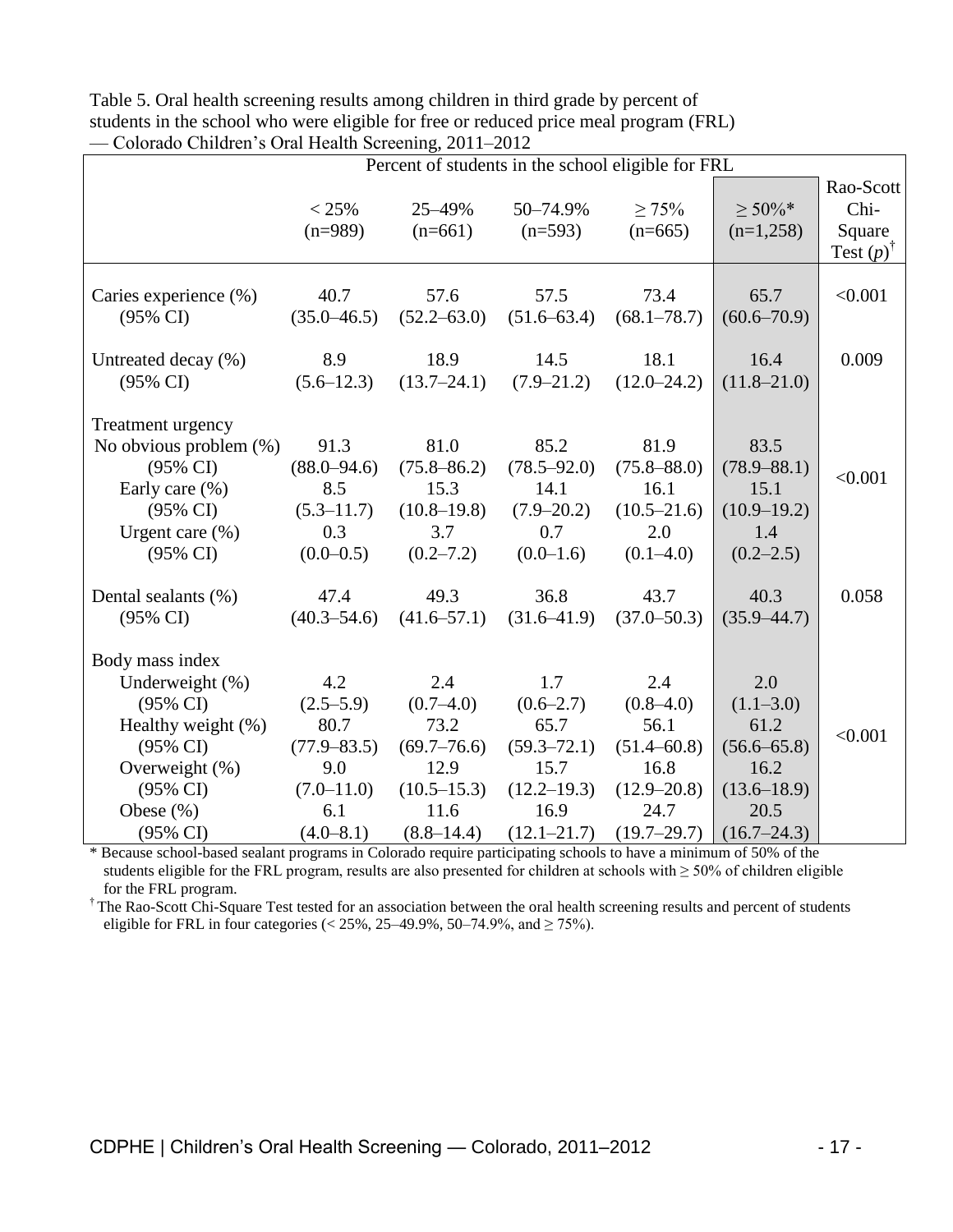|                                                                                                                                                                  | Race/Ethnicity                                                                                    |                                                                                                     |                                                                                                  |                                                                                                |                                                                                                     |                                               |
|------------------------------------------------------------------------------------------------------------------------------------------------------------------|---------------------------------------------------------------------------------------------------|-----------------------------------------------------------------------------------------------------|--------------------------------------------------------------------------------------------------|------------------------------------------------------------------------------------------------|-----------------------------------------------------------------------------------------------------|-----------------------------------------------|
|                                                                                                                                                                  | White<br>$(n=1,784)$                                                                              | Hispanic<br>$(n=979)$                                                                               | <b>Black</b><br>$(n=94)$                                                                         | Asian<br>$(n=93)$                                                                              | Multi-racial<br>$(n=85)$                                                                            | Rao-<br>Scott<br>Chi-<br>Square<br>Test $(p)$ |
| Caries experience (%)<br>(95% CI)                                                                                                                                | 31.9<br>$(28.0 - 35.8)$                                                                           | 55.0<br>$(50.9 - 59.1)$                                                                             | 38.0<br>$(27.1 - 48.9)$                                                                          | 39.7<br>$(23.1 - 56.3)$                                                                        | 40.6<br>$(31.6 - 49.6)$                                                                             | < 0.001                                       |
| Untreated decay (%)<br>(95% CI)                                                                                                                                  | 11.4<br>$(8.9 - 14.0)$                                                                            | 18.5<br>$(15.0 - 21.9)$                                                                             | 16.8<br>$(8.1 - 25.5)$                                                                           | 7.2<br>$(0.7-13.6)$                                                                            | 15.2<br>$(8.8 - 21.7)$                                                                              | < 0.001                                       |
| <b>Treatment Urgency</b><br>No obvious problem (%)<br>(95% CI)<br>Early care $(\% )$<br>(95% CI)<br>Urgent care $(\% )$<br>(95% CI)                              | 88.6<br>$(86.1 - 91.2)$<br>10.6<br>$(8.2 - 12.9)$<br>0.8<br>$(0.3-1.3)$                           | 81.9<br>$(78.5 - 85.3)$<br>15.4<br>$(12.2 - 18.6)$<br>2.7<br>$(1.1-4.3)$                            | 83.2<br>$(74.5 - 91.9)$<br>13.6<br>$(3.9 - 23.2)$<br>3.2<br>$(0.0 - 8.0)$                        | 92.8<br>$(86.4 - 99.3)$<br>5.6<br>$(0.8 - 10.5)$<br>1.5<br>$(0.0-4.0)$                         | 84.8<br>$(78.3 - 91.2)$<br>13.2<br>$(6.9 - 19.4)$<br>2.1<br>$(0.0-6.2)$                             | < 0.001                                       |
| Body mass index<br>Underweight (%)<br>(95% CI)<br>Healthy weight (%)<br>(95% CI)<br>Overweight (%)<br>$(95\% \text{ CI})$<br>Obese $(\%)$<br>$(95\% \text{ CI})$ | 4.1<br>$(2.7 - 5.4)$<br>76.3<br>$(72.1 - 80.6)$<br>12.7<br>$(9.0 - 16.5)$<br>6.9<br>$(5.2 - 8.6)$ | 3.4<br>$(1.6 - 5.2)$<br>71.5<br>$(67.1 - 75.8)$<br>12.7<br>$(9.3 - 16.1)$<br>12.4<br>$(9.9 - 14.9)$ | 4.7<br>$(0.0 - 9.6)$<br>72.6<br>$(62.4 - 82.7)$<br>16.9<br>$(6.3 - 27.5)$<br>5.8<br>$(0.0-11.9)$ | 3.6<br>$(0.0 - 8.1)$<br>83.9<br>$(76.0 - 91.8)$<br>3.9<br>$(1.0-6.8)$<br>8.5<br>$(2.1 - 15.0)$ | 3.9<br>$(0.0 - 9.3)$<br>69.1<br>$(58.4 - 79.8)$<br>14.2<br>$(7.2 - 21.2)$<br>12.8<br>$(4.0 - 21.5)$ | 0.014                                         |

Table 6. Oral health screening results among children in kindergarten by race/ethnicity — Colorado Children's Oral Health Screening, 2011–2012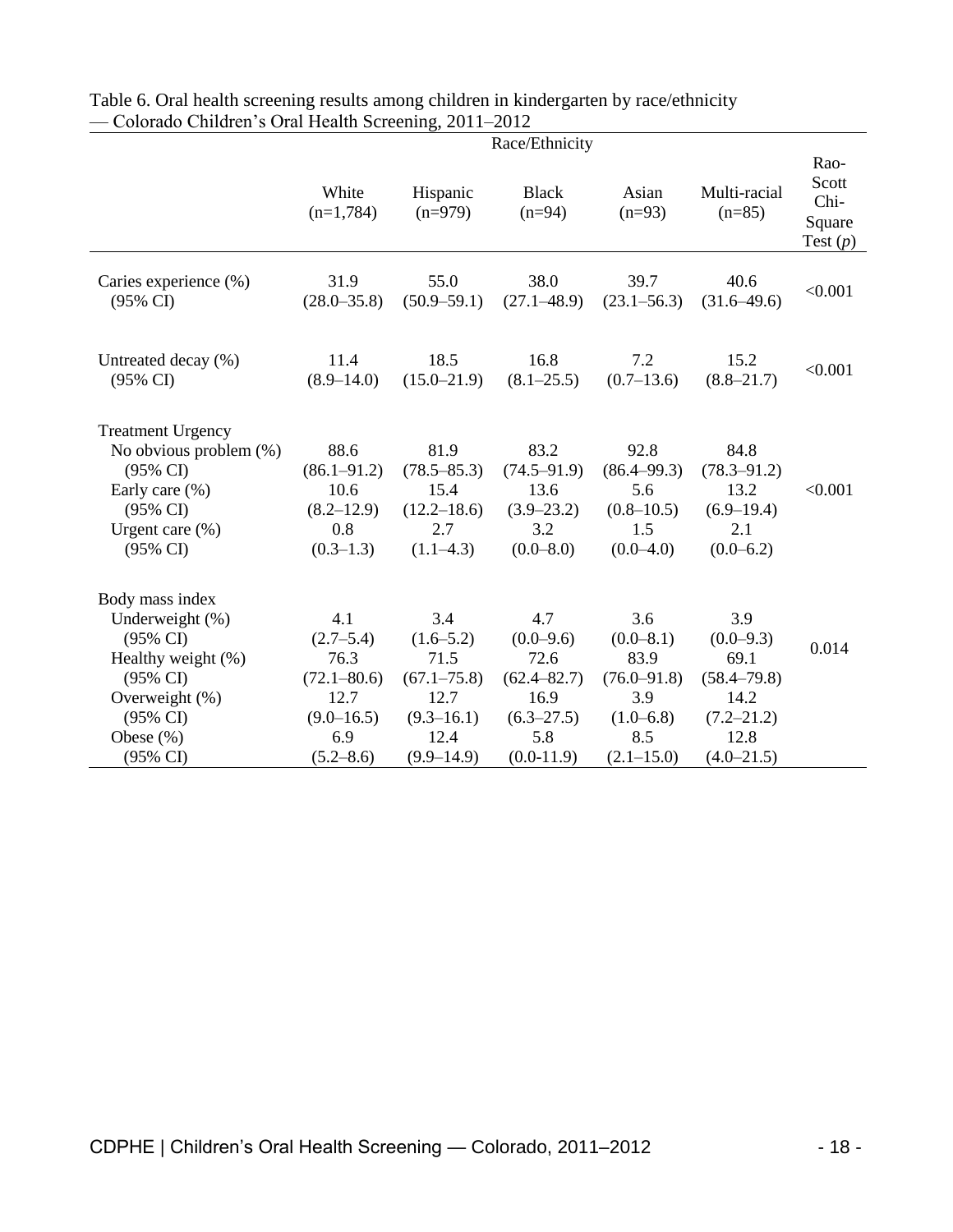|                                                                                                                                                       |                                                                                                    |                                                                                                       | Race/Ethnicity                                                                                      |                                                                                                   |                                                                                                       |                                               |
|-------------------------------------------------------------------------------------------------------------------------------------------------------|----------------------------------------------------------------------------------------------------|-------------------------------------------------------------------------------------------------------|-----------------------------------------------------------------------------------------------------|---------------------------------------------------------------------------------------------------|-------------------------------------------------------------------------------------------------------|-----------------------------------------------|
|                                                                                                                                                       | White<br>$(n=1,662)$                                                                               | Hispanic<br>$(n=920)$                                                                                 | <b>Black</b><br>$(n=84)$                                                                            | Asian<br>$(n=96)$                                                                                 | Multi-racial<br>$(n=74)$                                                                              | Rao-<br>Scott<br>Chi-<br>Square<br>Test $(p)$ |
| Caries experience (%)<br>(95% CI)                                                                                                                     | 48.1<br>$(43.3 - 52.8)$                                                                            | 69.5<br>$(65.4 - 73.6)$                                                                               | 56.4<br>$(48.0 - 64.7)$                                                                             | 57.4<br>$(44.2 - 70.6)$                                                                           | 53.4<br>$(39.5 - 67.3)$                                                                               | < 0.001                                       |
| Untreated decay (%)<br>(95% CI)                                                                                                                       | 12.5<br>$(9.6 - 15.5)$                                                                             | 17.7<br>$(13.5 - 21.9)$                                                                               | 15.8<br>$(6.6 - 25.0)$                                                                              | 20.0<br>$(12.8 - 27.3)$                                                                           | 8.8<br>$(0.0-18.0)$                                                                                   | 0.021                                         |
| <b>Treatment Urgency</b><br>No obvious problem (%)<br>$(95\% \text{ CI})$<br>Early care (%)<br>$(95\% \text{ CI})$<br>Urgent care $(\% )$<br>(95% CI) | 87.4<br>$(84.4 - 90.4)$<br>11.4<br>$(8.7 - 14.2)$<br>1.2<br>$(0.2 - 2.2)$                          | 82.4<br>$(78.3 - 86.5)$<br>15.0<br>$(11.2 - 18.7)$<br>2.6<br>$(0.6-4.6)$                              | 84.2<br>$(75.0 - 93.4)$<br>15.8<br>$(6.6 - 25.0)$<br>0.0<br><b>NA</b>                               | 80.0<br>$(72.7 - 87.2)$<br>19.4<br>$(12.4 - 26.4)$<br>0.6<br>$(0.0-1.8)$                          | 91.2<br>$(82.0 - 100.0)$<br>8.8<br>$(0.0 - 18.0)$<br>0.0<br><b>NA</b>                                 | $0.015*$                                      |
| Dental Sealants (%)<br>$(95\% \text{ CI})$                                                                                                            | 46.3<br>$(41.6 - 50.9)$                                                                            | 41.8<br>$(37.5 - 46.1)$                                                                               | 43.0<br>$(30.8 - 55.1)$                                                                             | 41.6<br>$(27.4 - 55.8)$                                                                           | 63.9<br>$(46.5 - 81.4)$                                                                               | 0.051                                         |
| Body mass index<br>Underweight (%)<br>(95% CI)<br>Healthy weight (%)<br>(95% CI)<br>Overweight (%)<br>$(95\% \text{ CI})$<br>Obese $(\%)$<br>(95% CI) | 3.0<br>$(2.0 - 3.9)$<br>77.5<br>$(74.9 - 80.1)$<br>10.6<br>$(8.6 - 12.6)$<br>9.0<br>$(7.1 - 10.8)$ | 1.8<br>$(0.5 - 3.0)$<br>57.8<br>$(53.8 - 61.8)$<br>16.8<br>$(13.8 - 19.8)$<br>23.6<br>$(19.6 - 27.6)$ | 2.1<br>$(0.0 - 5.2)$<br>74.9<br>$(64.4 - 85.4)$<br>12.8<br>$(6.1 - 19.5)$<br>10.2<br>$(2.2 - 18.2)$ | 2.4<br>$(0.0 - 5.3)$<br>70.0<br>$(54.6 - 85.5)$<br>11.0<br>$(2.7-19.4)$<br>16.5<br>$(4.0 - 29.0)$ | 10.1<br>$(0.0 - 20.4)$<br>58.2<br>$(42.5 - 73.8)$<br>23.2<br>$(12.3 - 34.1)$<br>8.5<br>$(1.0 - 16.0)$ | < 0.001                                       |

Table 7. Oral health screening results among children in third grade by race/ethnicity — Colorado Children's Oral Health Screening, 2011–2012

\* Rao-Scott Chi-square test comparing White children with Hispanic children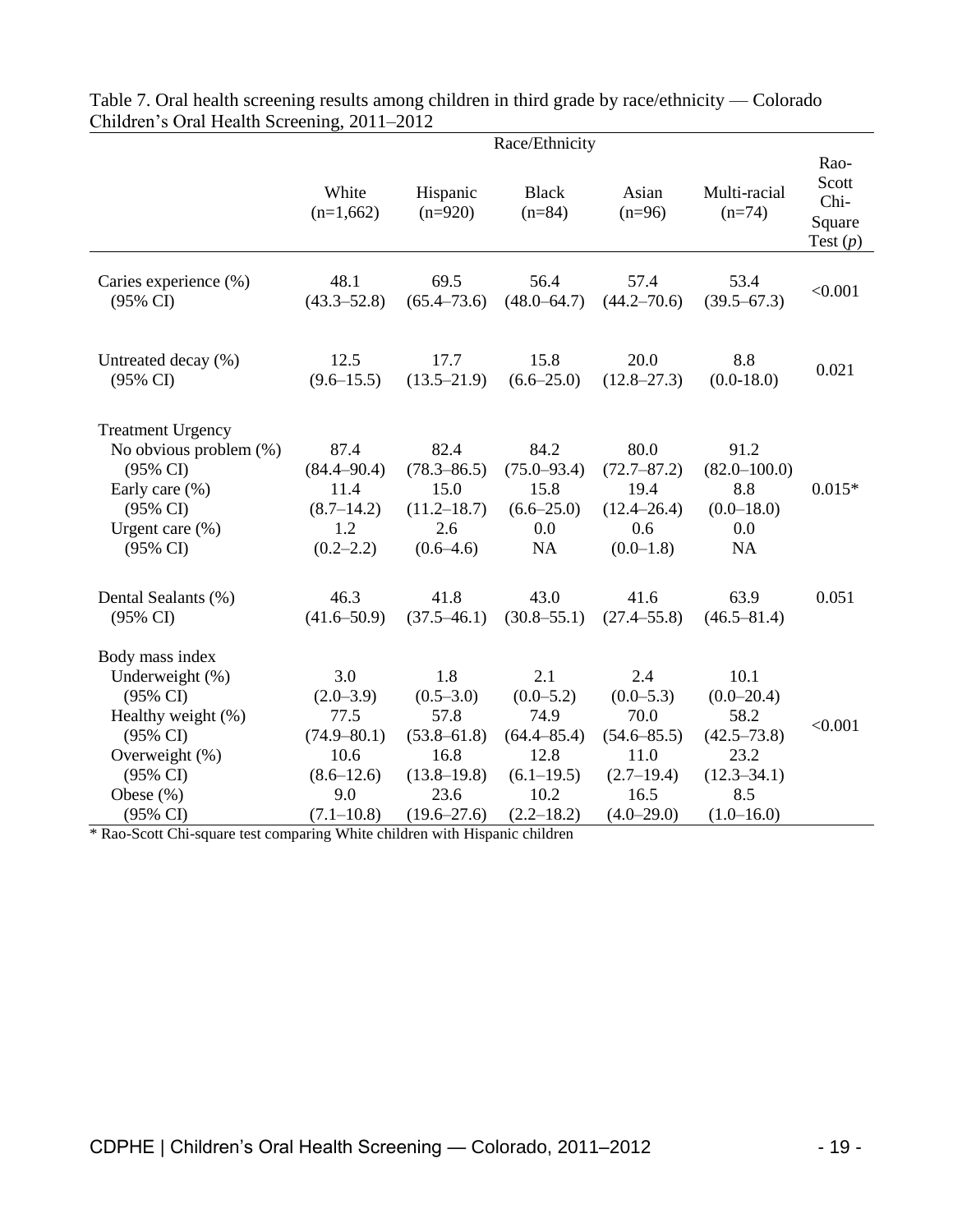|                                                                                                                                                                              | Sex                                                                                                 |                                                                                                   |                                           |
|------------------------------------------------------------------------------------------------------------------------------------------------------------------------------|-----------------------------------------------------------------------------------------------------|---------------------------------------------------------------------------------------------------|-------------------------------------------|
|                                                                                                                                                                              | Male<br>$(n=1,586)$                                                                                 | Female<br>$(n=1,531)$                                                                             | Rao-Scott<br>Chi-<br>Square<br>Test $(p)$ |
| Caries experience (%)<br>$(95\% \text{ CI})$                                                                                                                                 | 40.2<br>$(35.4 - 45.0)$                                                                             | 39.5<br>$(34.9 - 44.1)$                                                                           | 0.740                                     |
| Untreated decay (%)<br>(95% CI)                                                                                                                                              | 13.5<br>$(10.9 - 16.0)$                                                                             | 14.3<br>$(11.6 - 17.0)$                                                                           | 0.506                                     |
| Treatment urgency<br>No obvious problem (%)<br>$(95\% \text{ CI})$<br>Early care $(\% )$<br>(95% CI)<br>Urgent care $(\% )$<br>$(95\% \text{ CI})$                           | 86.7<br>$(84.1 - 89.2)$<br>11.9<br>$(9.8 - 14.0)$<br>1.4<br>$(0.5-2.3)$                             | 85.9<br>$(83.2 - 88.6)$<br>12.5<br>$(9.9 - 15.1)$<br>1.6<br>(0.7–2.6)                             | 0.811                                     |
| Body mass index<br>Underweight (%)<br>$(95\% \text{ CI})$<br>Healthy weight (%)<br>$(95\% \text{ CI})$<br>Overweight (%)<br>(95% CI)<br>Obese $(\% )$<br>$(95\% \text{ CI})$ | 3.9<br>$(2.7 - 5.0)$<br>72.9<br>$(68.7 - 77.1)$<br>13.7<br>$(10.3 - 17.0)$<br>9.6<br>$(7.4 - 11.7)$ | 3.8<br>$(2.6 - 4.9)$<br>76.9<br>$(73.3 - 80.4)$<br>11.5<br>$(8.6 - 14.4)$<br>7.9<br>$(6.0 - 9.7)$ | 0.149                                     |

Table 8. Oral health screening results among children in kindergarten by sex — Colorado Children's Oral Health Screening, 2011–2012  $\overline{\phantom{a}}$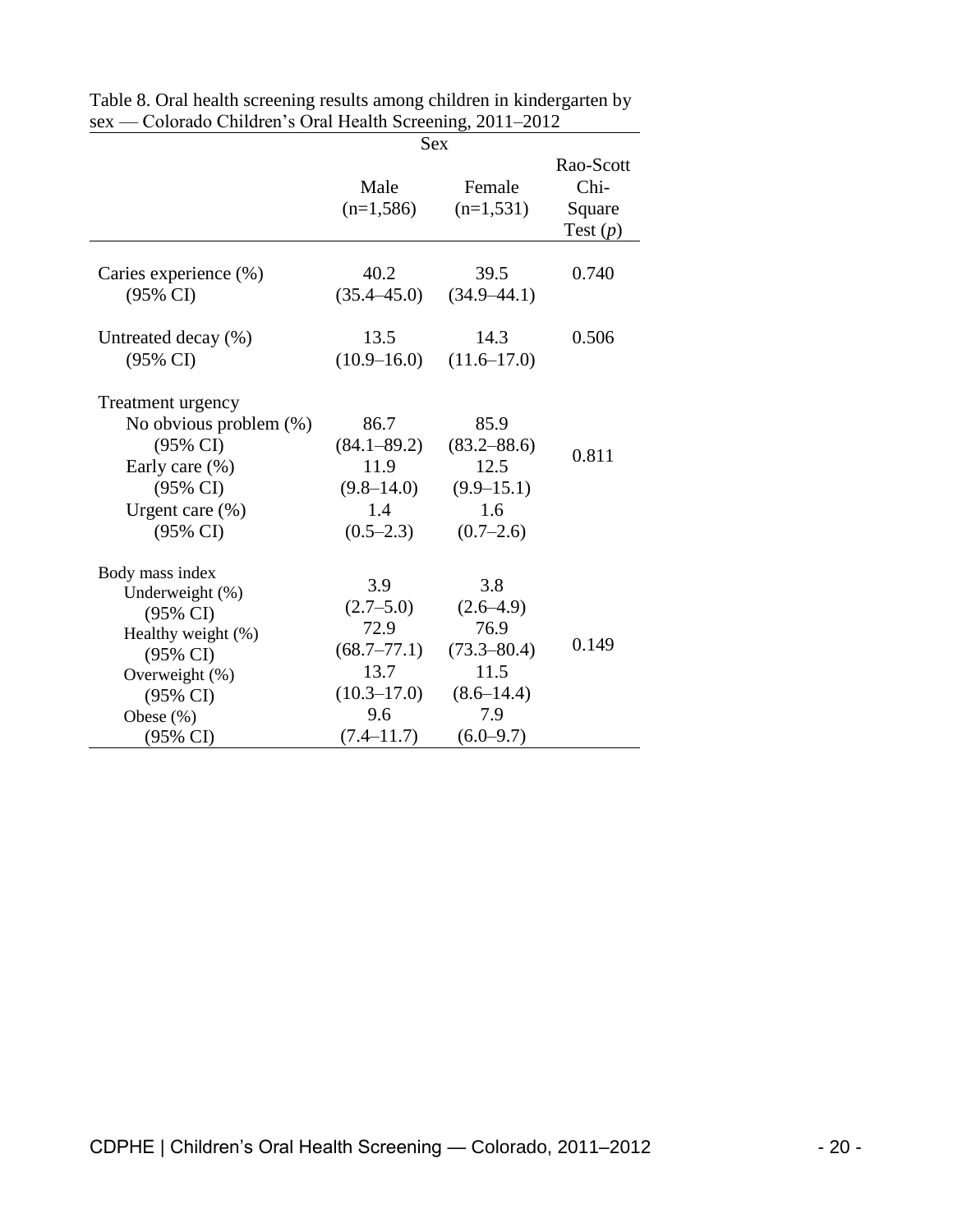|                                                                                                                                                                             | <b>Sex</b>                                                                                          |                                                                                                    |                                           |
|-----------------------------------------------------------------------------------------------------------------------------------------------------------------------------|-----------------------------------------------------------------------------------------------------|----------------------------------------------------------------------------------------------------|-------------------------------------------|
|                                                                                                                                                                             | Male<br>$(n=1,480)$                                                                                 | Female<br>$(n=1,412)$                                                                              | Rao-Scott<br>Chi-<br>Square<br>Test $(p)$ |
| Caries experience (%)<br>$(95\% \text{ CI})$                                                                                                                                | 55.7<br>$(50.8 - 60.5)$                                                                             | 54.6<br>$(49.5 - 59.7)$                                                                            | 0.662                                     |
| Untreated decay (%)<br>$(95\% \text{ CI})$                                                                                                                                  | 15.5<br>$(12.4 - 18.5)$                                                                             | 13.3<br>$(10.1 - 16.4)$                                                                            | 0.081                                     |
| Treatment urgency<br>No obvious problem (%)<br>$(95\% \text{ CI})$<br>Early care $(\%)$<br>(95% CI)<br>Urgent care $(\% )$<br>$(95\% \text{ CI})$                           | 84.3<br>$(81.2 - 87.4)$<br>14.5<br>$(11.6 - 17.3)$<br>1.2<br>$(0.3-2.1)$                            | 87.0<br>$(83.9 - 90.1)$<br>11.3<br>$(8.6 - 13.9)$<br>1.8<br>$(0.3 - 3.2)$                          | 0.018                                     |
| Dental sealants (%)<br>$(95\% \text{ CI})$                                                                                                                                  | 42.6<br>$(38.5 - 46.7)$                                                                             | 47.3<br>$(42.7 - 51.9)$                                                                            | 0.039                                     |
| Body mass index<br>Underweight (%)<br>$(95\% \text{ CI})$<br>Healthy weight (%)<br>(95% CI)<br>Overweight (%)<br>$(95\% \text{ CI})$<br>Obese $(\%)$<br>$(95\% \text{ CI})$ | 2.6<br>$(1.7-3.4)$<br>69.6<br>$(65.4 - 73.8)$<br>12.8<br>$(10.4 - 15.2)$<br>15.0<br>$(11.8 - 18.2)$ | 3.1<br>$(2.0-4.2)$<br>71.4<br>$(67.9 - 74.8)$<br>13.3<br>$(11.5 - 15.1)$<br>12.3<br>$(9.2 - 15.4)$ | 0.251                                     |

Table 9. Oral health screening results among children in third grade by sex — Colorado Children's Oral Health Screening, 2011–2012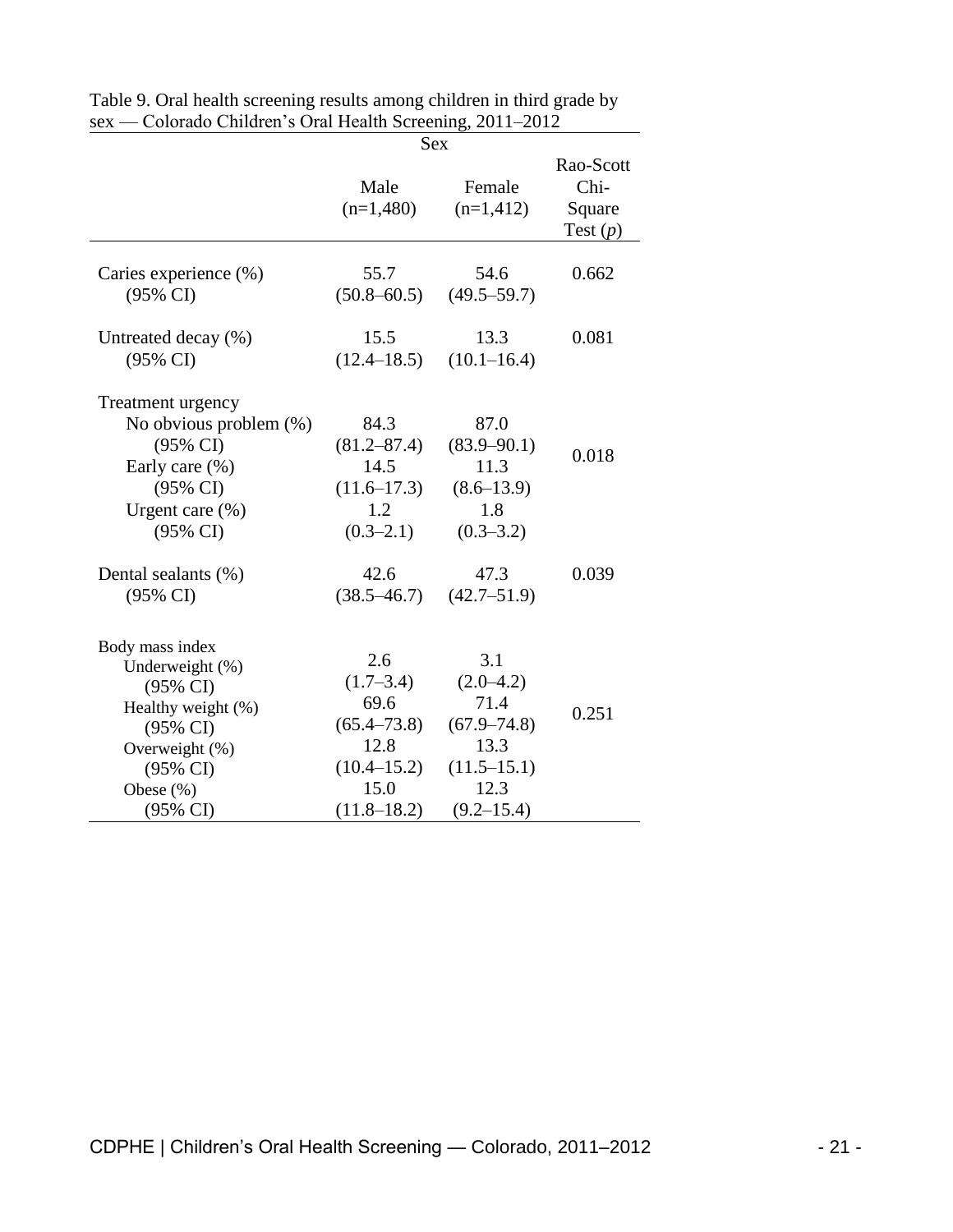





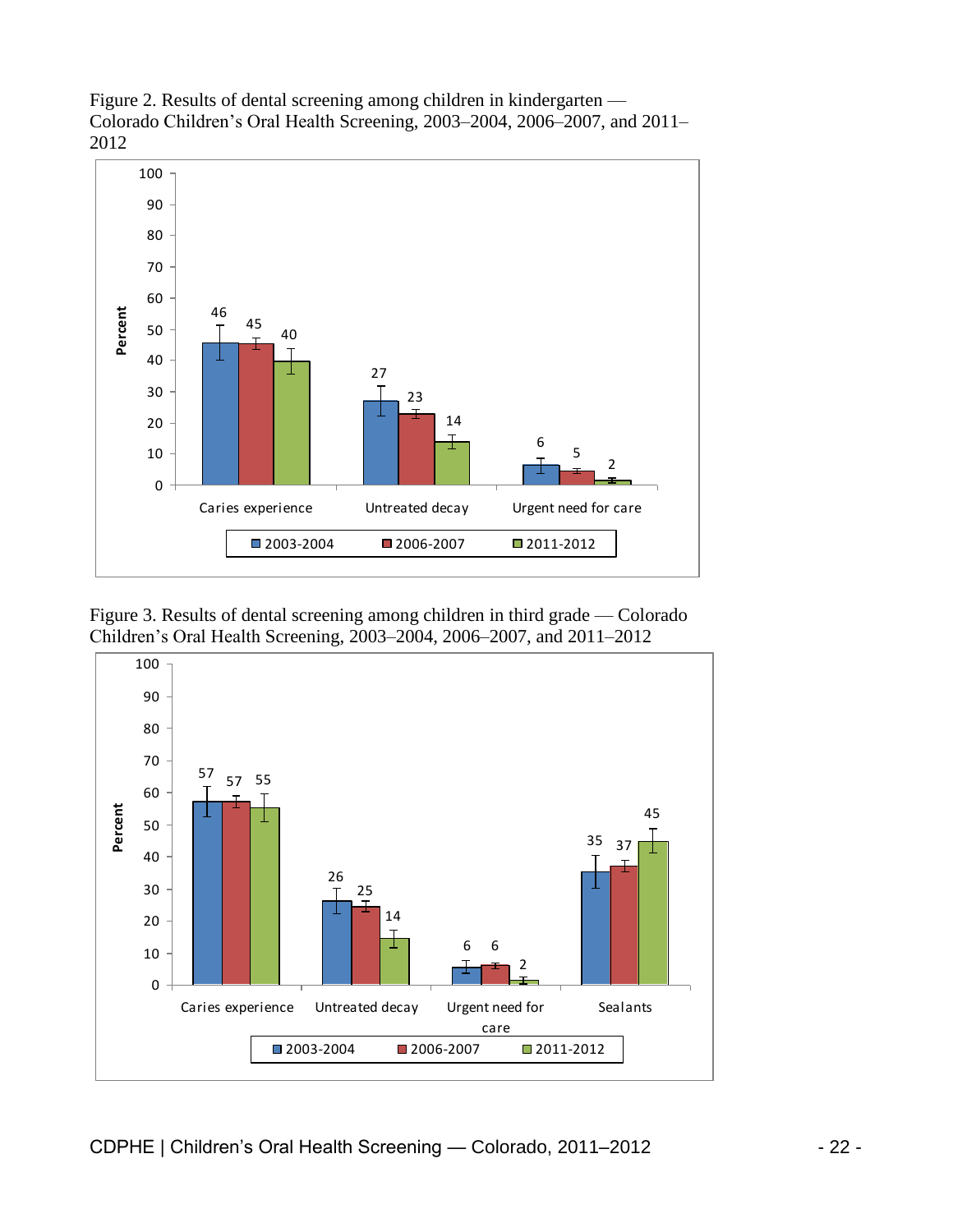Figure 4. Results of dental screening among children in kindergarten by percent of students in the school who were eligible for free or reduced price meal program (FRL) — Colorado Children's Oral Health Screening, 2003–2004, 2006–2007, and 2011–2012

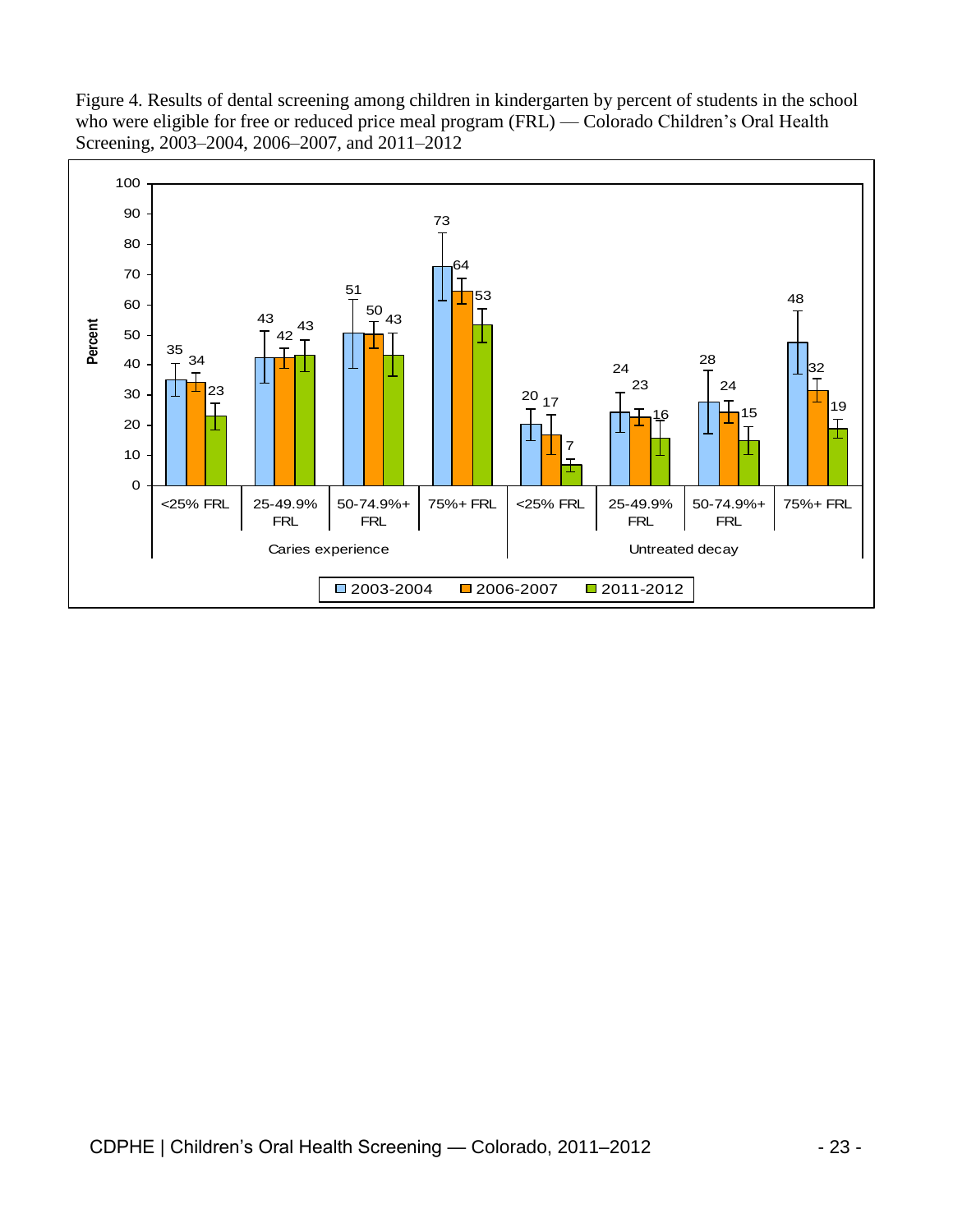

Figure 5. Results of dental screening among children in third grade by percent of students in the school who were eligible for free or reduced price meal program (FRL) — Colorado Children's Oral Health Screening, 2003–2004, 2006–2007, and 2011–2012